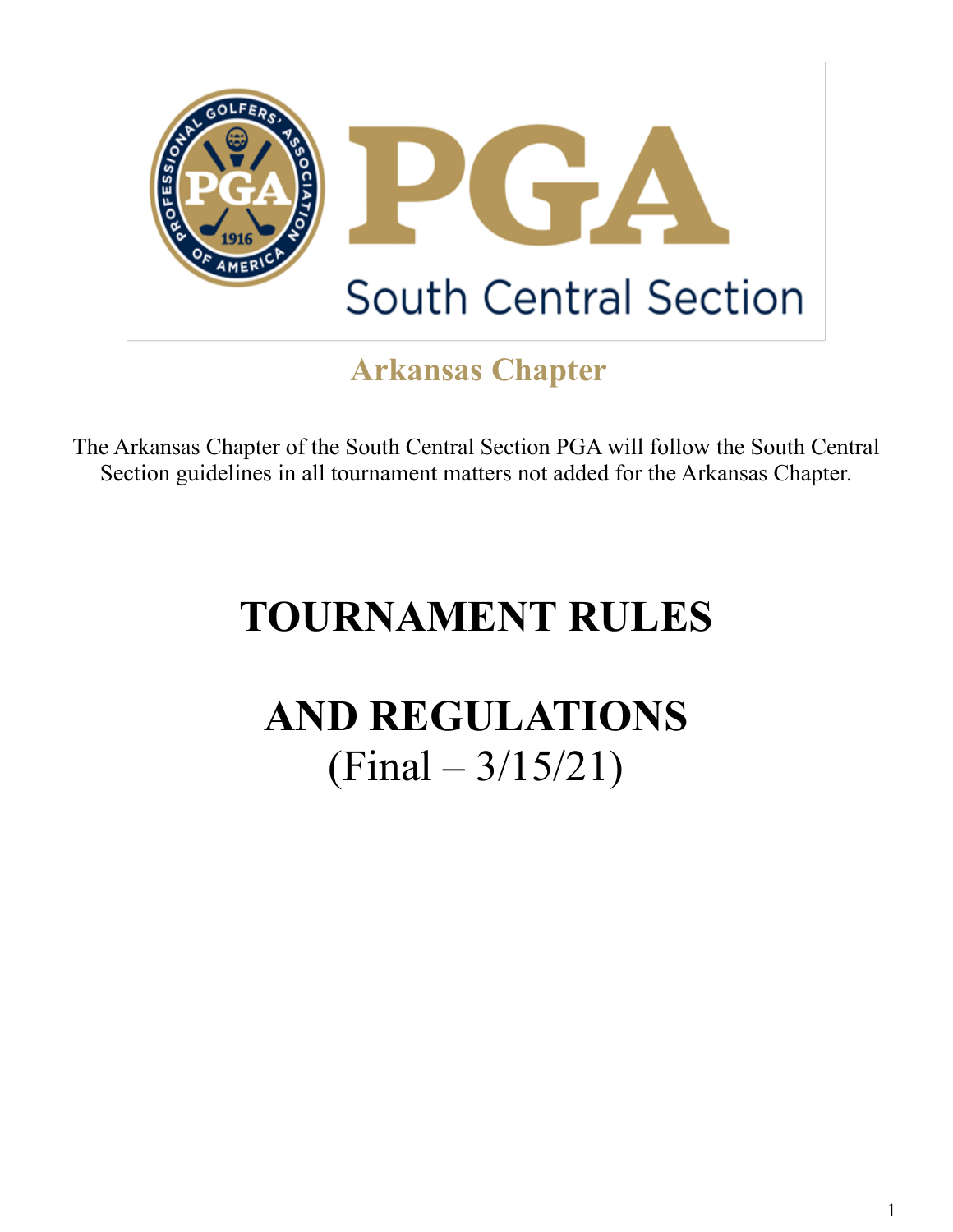

#### **TOURNAMENT RULES AND REGULATIONS**  (Final – 3/8/2019)

#### **TABLE OF CONTENTS**

| <b>ARTICLE I</b>    | <b>PURPOSE</b>                                            |
|---------------------|-----------------------------------------------------------|
| <b>ARTICLE II</b>   | PROPOSING RULES AND REGULATIONS                           |
| <b>ARTICLE III</b>  | <b>SCHEDULE</b>                                           |
| <b>ARTICLE IV</b>   | <b>SANCTIONED AND APPROVED EVENTS</b>                     |
| Section 1           | <b>Sanctioned Events</b>                                  |
| Section 2           | <b>Approved Events</b>                                    |
| <b>ARTICLE V</b>    | <b>RULES OF CONDUCT</b>                                   |
| Section 1           | <b>Section Tournament Policy</b>                          |
| Section 2           | Violations                                                |
| <b>ARTICLE VI</b>   | <b>ELIGIBLE PROFESSIONALS</b>                             |
| Section 1           | Classifications                                           |
| Section 2           | Exceptions                                                |
| <b>ARTICLE VII</b>  | <b>SECTION CHAMPIONSHIP EVENTS</b>                        |
| Section 1           | Championship Events/Eligible Classifications              |
| Section 2           | <b>Entry Requirements</b>                                 |
| Section 3           | Entry Priority – Non-Qualifying Events                    |
| Section 4           | <b>Entry Fees/Refunds</b>                                 |
| Section 5           | Arrangement of Pairings/Starting Times                    |
| Section 6           | <b>Scorecard Requirements</b>                             |
| Section 7           | Pace of Play                                              |
| Section 8           | Discontinuance of Play/Rain Out Procedure                 |
| Section 9           | Policy Regarding Ties                                     |
| Section 10          | Prize Fund Distribution/Tee Guidelines (Ark Chapter)      |
| Section 11          | Golf Cars/Caddies                                         |
| Section 12          | Hole in One Club                                          |
| <b>ARTICLE VIII</b> | <b>CHAPTER/PRO-AMATEUR EVENTS</b>                         |
| Section 1           | Host Professional's Responsibilities                      |
| Section 2           | <b>Entry Requirements</b>                                 |
| Section 3           | <b>Amateur Handicaps</b>                                  |
| Section 4           | <b>Arrangement of Pairings</b>                            |
| Section 5           | <b>Scorecard Requirements</b>                             |
| Section 6           | Pace of Play                                              |
| Section 7           | Discontinuance of Play                                    |
| Section 8           | Prize Fund Distribution                                   |
| Section 9           | <b>Chapter Professional Only Events</b>                   |
| <b>ARTICLE IX</b>   | <b>CHANGES TO TOURNAMENT RULES &amp; REGULATIONS</b>      |
| <b>APPENDIX I</b>   | PRIZE FUND DISTRIBUTION                                   |
| <b>APPENDIX II</b>  | POINTS DISTRIBUTION / ARKANSAS CHAPTER PTS, POY, CUP TEAM |
| <b>APPENDIX III</b> | <b>SCPGA STROKE PLAY SCORING AVERAGE AWARD</b>            |
| <b>APPENDIX IV</b>  | <b>LAS VEGAS REGISTRATION</b>                             |
| <b>APPENDIX V</b>   | <b>TOURNAMENT COMMITTEE</b>                               |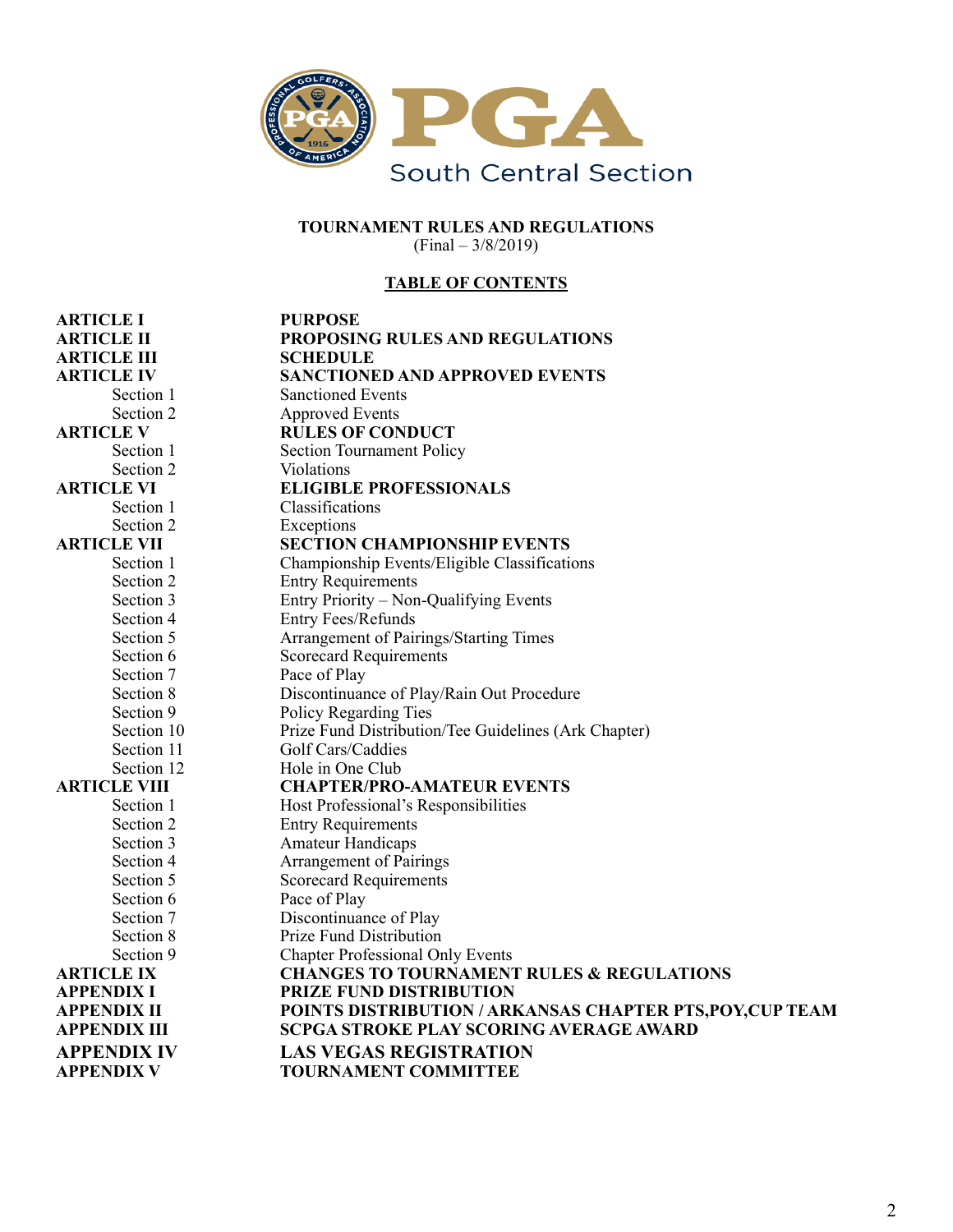#### **SOUTH CENTRAL SECTION PGA TOURNAMENT RULES AND REGULATIONS**

#### **ARTICLE I**

#### **Purpose**

The Tournament Program shall be a vehicle for maintaining and promoting the highest standards of competition, sportsmanship and public goodwill.

#### **ARTICLE II**

#### **Proposing Rules and Regulations**

The South Central Section PGA Tournament Committee has the responsibility of proposing rules and regulations governing all competition in the Section tournament programs. Such rules and regulations must be approved and adopted by the Board of Directors. The Board shall publish the Rules and Regulations governing the Tournament Program including all Chapter events. *USGA Rules of Golf* shall govern all play except as modified by Local Rules. Professionals are responsible for the knowledge of *USGA Rules of Golf* and the rules, policies and regulations of the South Central Section.

#### **ARTICLE III**

#### **Schedule**

The Tournament Chairman and his Committee shall formulate an annual tournament schedule of events which will permit full participation by eligible members, and which must be approved by the Board of Directors. The Section will publish a master calendar, listing all Section and Chapter events, in January of each year.

#### **ARTICLE IV**

#### **Sanctioned and Approved Events**

#### **Section 1. Sanctioned Events**

South Central Section PGA Members and Associates are encouraged to participate in Section sanctioned events in order to support Section programs and sponsors. Any golf competition played within the geographical territory embracing the South Central Section, in which more than twelve (12) SCPGA golf professionals participate, charging an entry fee and/or offering a purse as prize money, or an appearance fee, must be sanctioned by the Section or Chapter Tournament Chairman or the Executive Director in order for South Central Section Members and Associates to participate as competitors.

When an event is sanctioned the South Central PGA will:

- 1. Publicize the event in its calendar of activities.
- 2. Approve Member and Associates participation.<br>3. Assure no conflicting Pro-Am events are sai
- Assure no conflicting Pro-Am events are sanctioned by the Section on the same date as a Section Sanctioned Event or Major Championship, unless otherwise approved by the Section Tournament Committee.
- 4. Assure no conflicting Pro-Am events are sanctioned by the Section in the same Chapter on the same date, unless otherwise approved by the Section or Chapter Tournament Committee.
- 5. Assist the organizing entity with promotion of the event as needed.

Requests for sanction (other than Chapter Pro-Am events) shall be made in writing and should be received by the Tournament Committee at least sixty (60) days prior to the event. Each request for sanction will be considered separately. For an event to be sanctioned, the club serving as the host site must have a PGA Member or Associate Head Professional serving as the resident professional, unless otherwise approved by the Tournament Committee.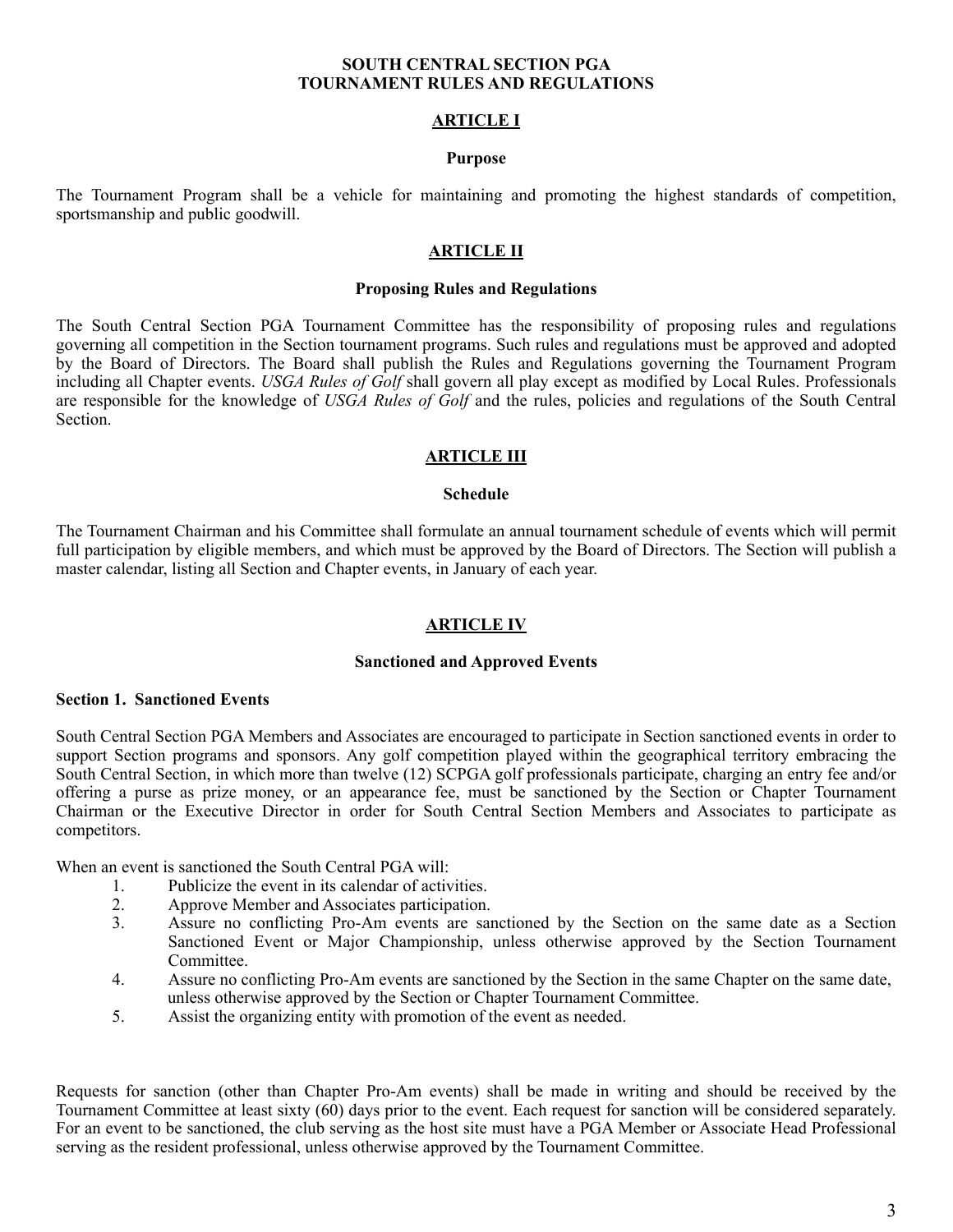Any Chapter Pro-Am held within the Section and using more than twelve (12) Section professionals must be sanctioned by the Chapter in which it is played. The Pro-Am shall be scheduled through the Chapter Tournament Committee Chairman. Each Chairman will then communicate with the Section Office, which will then approve the dates or suggest changes as they relate to the National or Sectional tournament program.

Chapters may determine the method and amount of sanction fees. Currently, Chapter sanction fees are as follows: Arkansas Chapter - \$100.00 scheduling fee + 10% of total amateur entry fees; Eastern Chapter – N/A; Western Chapter – \$100.00 scheduling fee  $+10\%$  of total amateur entry fees; Kansas Chapter – N/A.

#### **Section 2. Approved Events**

For an event to be approved, the club serving as the host site must have a PGA Member or Associate Head Professional serving as the resident professional, unless otherwise approved by the Tournament Committee.

#### **ARTICLE V**

#### **Rules of Conduct**

#### **Section 1. Section Tournament Policy**

#### **Discipline, Penalties, and Appeals**

Each PGA of America Member or Associate Participant ("Participant") in a Section or Chapter golf tournament acknowledges the right and authority of the Section to (i) fine and suspend from tournament play; and/or to (ii) fine and permanently bar the Participant from Section or Chapter tournaments. Any Participant in a Section or Chapter event hereby releases the South Central Section of the PGA, the PGA of America, rules officials, each director, officer, member, employee, agent or representative of any of the foregoing jointly and severally, individually and in their official capacity, of and from any and all claims, demands, damages and causes of action whatsoever, in law or equity, arising out of or in connection with any such decision or action by the Section, PGA of America or any appellate body.

Fines are due and payable within thirty (30) days unless the Participant has made a written appeal. Should the appeal be denied, the fine will be due and payable within thirty (30) days of such denial of appeal; and the Participant will be ineligible to participate in any Section or Chapter tournament and any other PGA of America tournaments and the tournaments of any other PGA Section until said fine is paid in full.

#### **Advance Notification of Proposed Disciplinary Action**

Except for penalties under the Rules of Golf and for "Minor Penalties" (as hereafter defined), any Participant subject to disciplinary action or penalty defined as a "Major Penalty" shall first be notified of such proposed action in writing. Such notice may be presented to the Participant by a tournament official. Within thirty (30) days from the receipt of the notice, the Participant shall submit to the Section Tournament Director or the Section Executive Director such facts or evidence of mitigating circumstances as may apply. Within thirty (30) days of receipt of such information from the Participant, the Section Tournament Director or the Section Executive Director shall notify the Participant in writing of the imposition of the proposed disciplinary action or penalty, or that the proposed action has been dismissed. After the imposition of any penalty hereunder, the Participant shall have the right to appeal to the Section Board of Inquiry as set forth in Appeals herein.

#### **Rules of Golf**

Any Participant in a Section or Chapter tournament who breaches the Rules of Golf of the United States Golf Association or Local Rules in effect for the conduct of such event shall be subject to the penalties provided in such Rules as well as any other penalties imposed by the Section consistent with this policy. The decision of the Section Rules Officials/ and/or the Section Tournament Committee with respect to such Rules breach shall be final and conclusive.

#### **Classes of Penalties for Section Tournament Offenses**

MINOR PENALTIES - A Minor Penalty is a fine of not more than \$150.00 and/or suspension from tournament play for two or less Section major championships (as defined in Article VII, Section I) for which the Member/Associate is eligible. During the suspension, the Member/Associate is not eligible to participate in PGA of America, Section or Chapter tournaments. A Minor Penalty may be imposed by the Section tournament officials responsible for the conduct of the tournament.

MAJOR PENALTIES - A Major Penalty is a fine in excess of \$150.00, suspension from tournament play for more than three Section major championships (as defined in Article VII, Section I) for which the Member/Associate is eligible for,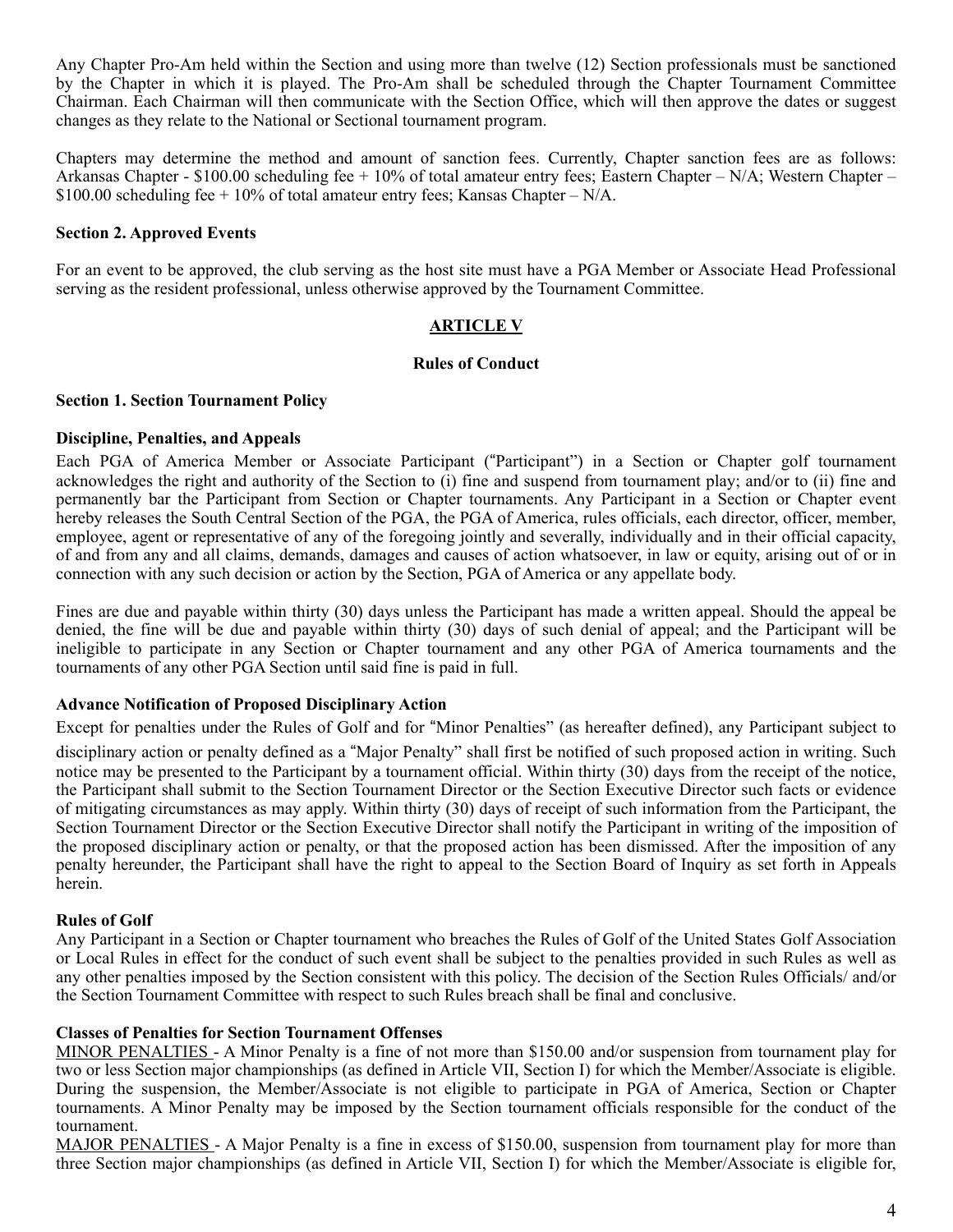and/or permanent disbarment from Section and Chapter tournament play. During the suspension, the Member/Associate is not eligible to participate in PGA of America, Section or Chapter tournaments.

#### **Appeals**

MINOR PENALTIES - Appeals from Minor Penalties shall be to the Tournament Committee Chairperson (or his/her designee). Such appeal may be in writing or oral. Such appeal shall be received by the Tournament Committee Chairman no later than thirty (30) days subsequent to the infraction. The

Tournament Committee Chairman shall render the decision on appeal in writing within thirty (30) days of the receipt of the appeal and submit a final report to the Section Executive Director. The Section Executive Director shall submit this final report to the Association General Counsel. Such decision shall be final. Notwithstanding the foregoing, in the event that the Section determines that it would prefer that a Minor Penalty shall be submitted to the Board of Control for a hearing in lieu of action by the Section, then the Section Board of Inquiry will follow the same procedures set forth herein for all matters submitted to the Board of Control for Code of Ethics procedures.

MAJOR PENALTIES - Within thirty days from the date of notification of a Major Penalty, the Participant may submit a written appeal to the Section Board of Inquiry. Failure to file such an appeal shall be deemed conclusively to be an admission of the charges specified in the notification.

Thereafter, the Section Board of Inquiry will prepare a report of the matter to the Board of Control and the matter will be set for a hearing before the Board of Control in accordance with all applicable procedures set forth herein for ethics appeals heard by the Board of Control. The Board of Control shall hear the appeal either at the next regularly scheduled Board of Control hearing or at an expedited meeting that may be held in person or via conference call at the discretion of the Chair of the Board of Control. The decision of the Board of Control shall be final. An appeal shall operate to stay the effective date of any penalty, except suspension from a Section tournament then in progress or scheduled for the calendar week in which the alleged violation occurred, until after a final decision on the appeal.

All fines must be paid within thirty (30) days from the imposition of the fine, or in the event of an appeal, within (30) days from the decision rendered by the Board of Control in the event the Board of Control upholds the findings of the Tournament Committee Chair.

#### **Section 2. Violations**

Members and Apprentices shall be deemed to have violated the Rules of Conduct by:

#### **Conduct Unbecoming a Professional**

Any Participant deemed guilty of conduct unbecoming a professional while participating in a Section or Chapter tournament or in activities related thereto (e.g. practice rounds, hospitality events, etc.) shall be subject to fine, suspension and/or permanent disbarment from Section and Chapter tournament play as provided in this policy.

Conduct Unbecoming of a Professional includes but is not limited to the following actions:

- (a) Displaying disrespect for the Tournament Committee;
- (b) Displaying disrespect for the SCPGA Staff;
- (c) Displaying disrespect for the host facility;
- (d) Displaying disrespect for the traditional etiquette of golf;

(e) Making public complaints or criticisms involving the SCPGA, the SCPGA staff, sponsors, host clubs, golf courses or the tournament format;

- (f) Using loud, profane and/or abusive language in public;
- (g) Throwing or breaking a club in anger or disgust;
- (h) Use of electronic devices such as radios, i-pods, MP3 players during a tournament;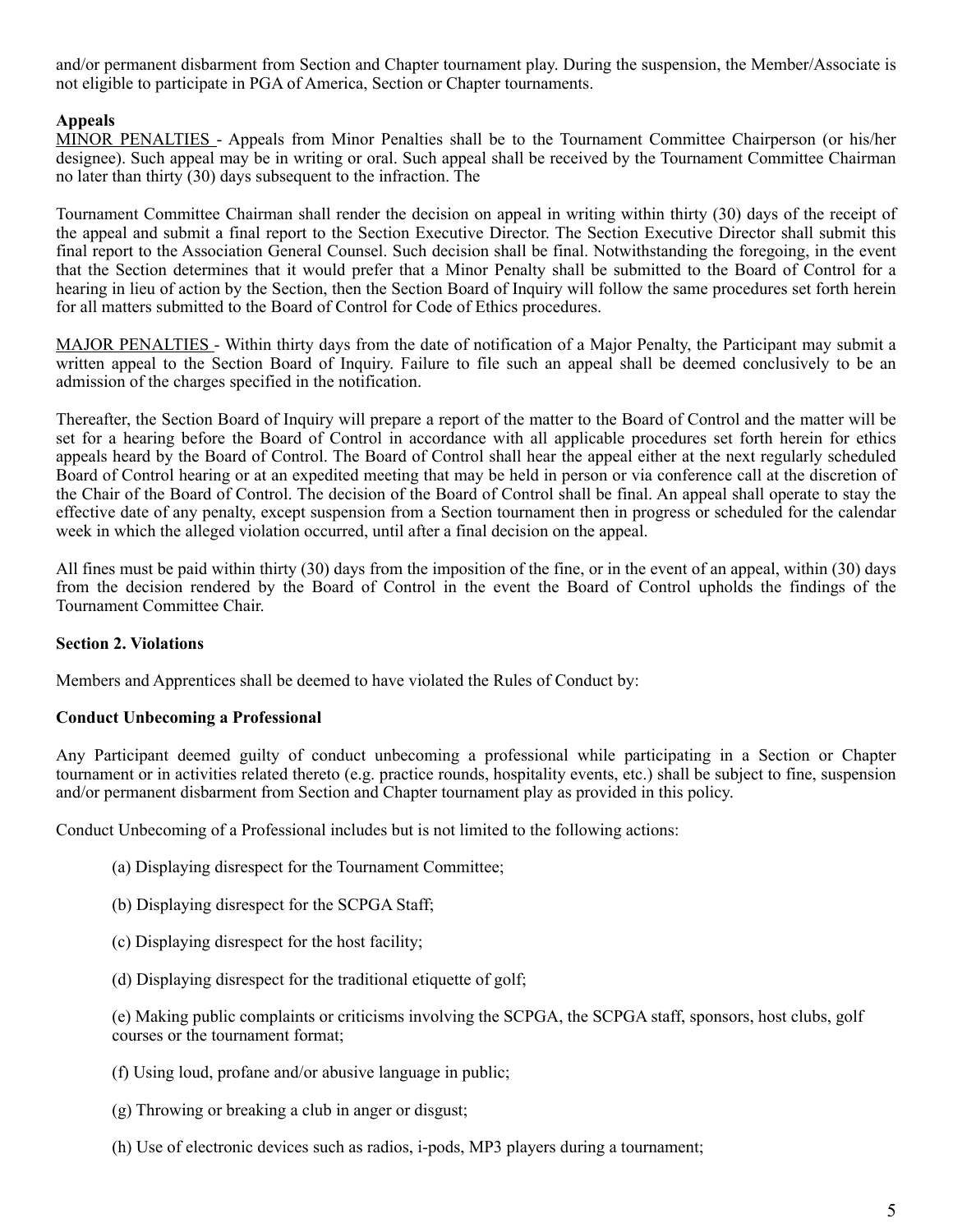1. Use is defined as the device being on at any time during the stipulated round.

(i) Consuming any alcoholic beverages and/or illegal drugs on the golf course during any event within the geographical boundaries of the South Central PGA;

1. On the golf course is defined as from the starting time until the scorecard is returned upon the completion of the round.

Penalty (for violations A through I):

A fine of \$100.00 shall be levied for the first offense. A fine of \$150.00 shall be levied for the second offense, and a prohibition from participating in Section and Chapter events for one year shall be levied for the third offense.

Any Participant that is found guilty of more than three offenses for conduct unbecoming a professional charge may, at the sole discretion of the Section, be permanently prohibited from participating in all Section, Chapter and PGA of America tournaments and also may be subject to PGA of America Code of Ethics charges. Notwithstanding the foregoing, the Section reserves the right to pursue Code of Ethics charges against any PGA Member/Associate for conduct charges related to the conduct of any Participant at Section or Chapter golf tournaments and related events at the sole discretion of the Section in compliance with the procedures for Code of Ethics hearings as set forth in this Article II of the Bylaws.

(j) Dressing in a manner that is not in keeping with the traditions of the game;

1. Section male professionals are required to wear appropriate attire at all events. At the discretion of the host professional and facility, Section male professionals are permitted to wear golf appropriate shorts.

All female professional contestants will be required to conform to the current LPGA Tour dress code.

 If a specific medical condition prohibits a contestant from adhering to the dress code, a written request shall be made to the Tournament Committee requesting an exception. Each request for a medical exception will be considered separately. The Committee will review the request and either approve or decline the request in writing.

 NOTE: The Tournament Staff or the Tournament Committee reserve the right to prohibit a competitor from playing should the competitor be deemed to be dressed inappropriately.

(k) Golf Car Etiquette;

 1. At no time are more than two people permitted to ride in or on one golf car. Spectators and caddies are permitted to ride, only if the total number of people in the golf car does not exceed two.

 2. Contestants must follow the stated or posted golf car signs. Golf cars must remain on the cart paths on and around tees and greens. This includes the parking of the golf car.

3. At the completion of your round, the golf car used must be returned to the golf car staging area.

(l) Non-Metal Spikes;

 All Section and Chapter events conducted in the South Central Section require the use of non metal spikes. Shoes with metal or ceramic spike(s) will not be permitted. (m) Practice During a Suspension of Play for a Dangerous Situation;

 All practice areas shall be closed during a suspension of play for a dangerous situation until the Committee has declared them open for use. Players who disregard such closing shall be subject to disciplinary action by the Section Tournament Committee.

Penalty (for violations I through M):

First Offense – \$25.00 fine.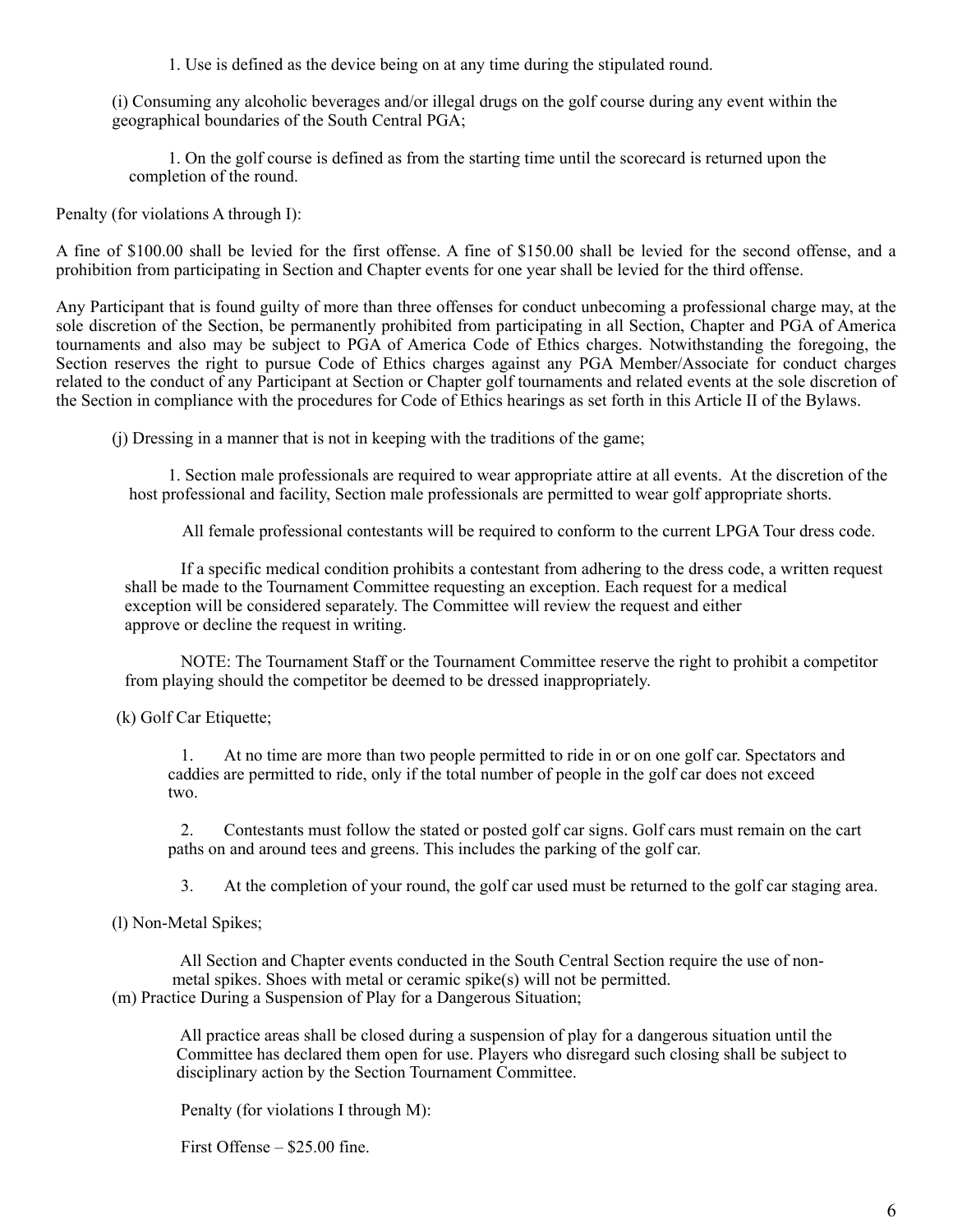- Second Offense \$50.00 fine and suspension from tournament play for one Section major championship.
- Third Offense \$150.00 fine and suspension from tournament play for two Section major championships.

Fourth Offense – One-year playing suspension.

(n) Knowingly entering an SCSPGA event for which the Member or Associate is not eligible;

Penalty: Minimum fine of \$100.00. The fine must not exceed \$150.00.

(o) Failing to notify the Executive Director of a leave of absence by any eligible professional employed at the facility;

Penalty: Minimum fine of \$100.00. The fine must not exceed \$150.00.

(p) Bringing fewer than the number of amateurs to a pro-am competition than previously committed;

Penalty: Minimum fine of \$50.00. The fine must not exceed \$150.00.

- (q) Failing to appear for any round of a SCPGA sanctioned or major event for which a player enters and is accepted. Note: If a competitor decides to withdraw from tournament play, the competitor must notify either the SCPGA office, the SCPGA official on-site or the host professional, as applicable;
	- 1. A professional enters a pro-am competition; accepts and fails to appear.

Penalty: Minimum \$100.00 fine. The fine must not exceed \$150.00.

2. A professional cancels from a pro-am competition on the day of the event;

Penalty: Minimum \$100.00 fine. The fine must not exceed \$150.00.

3. A professional enters a SCPGA major event; he is accepted and fails to appear for any round. Penalty: Suspension from tournament play for two Section major championships and a \$150.00

fine.

(r) Every competitor MUST return a scorecard for himself or, in a team competition, for his team, even if the card is marked "no card". It is not sufficient to merely tell someone in your group that you are "no carding". If you tee off, you must turn in a scorecard;

Penalty: Minimum \$50.00 fine. The fine must not exceed \$150.00.

(s) Verifying an incorrect handicap for an amateur;

Penalty: Suspension from tournament play for two pro-am events and a \$150.00 fine.

(t) Returned Insufficient Funded Checks;

 Any returned insufficient funded checks written in payment of entry fee or in conjunction with a SCPGA Section or Chapter tournament.

Penalty: Minimum \$50.00 fine. The fine must not exceed \$150.00.

(u) Failure to send a Chapter Pro-Am event summary/purse;

 The host professional must send the Section office a Chapter Pro-Am event summary outlining the final results, number of participants and payout within two (2) days following the event.

Penalty: Minimum \$50.00 fine. The fine must not exceed \$150.00.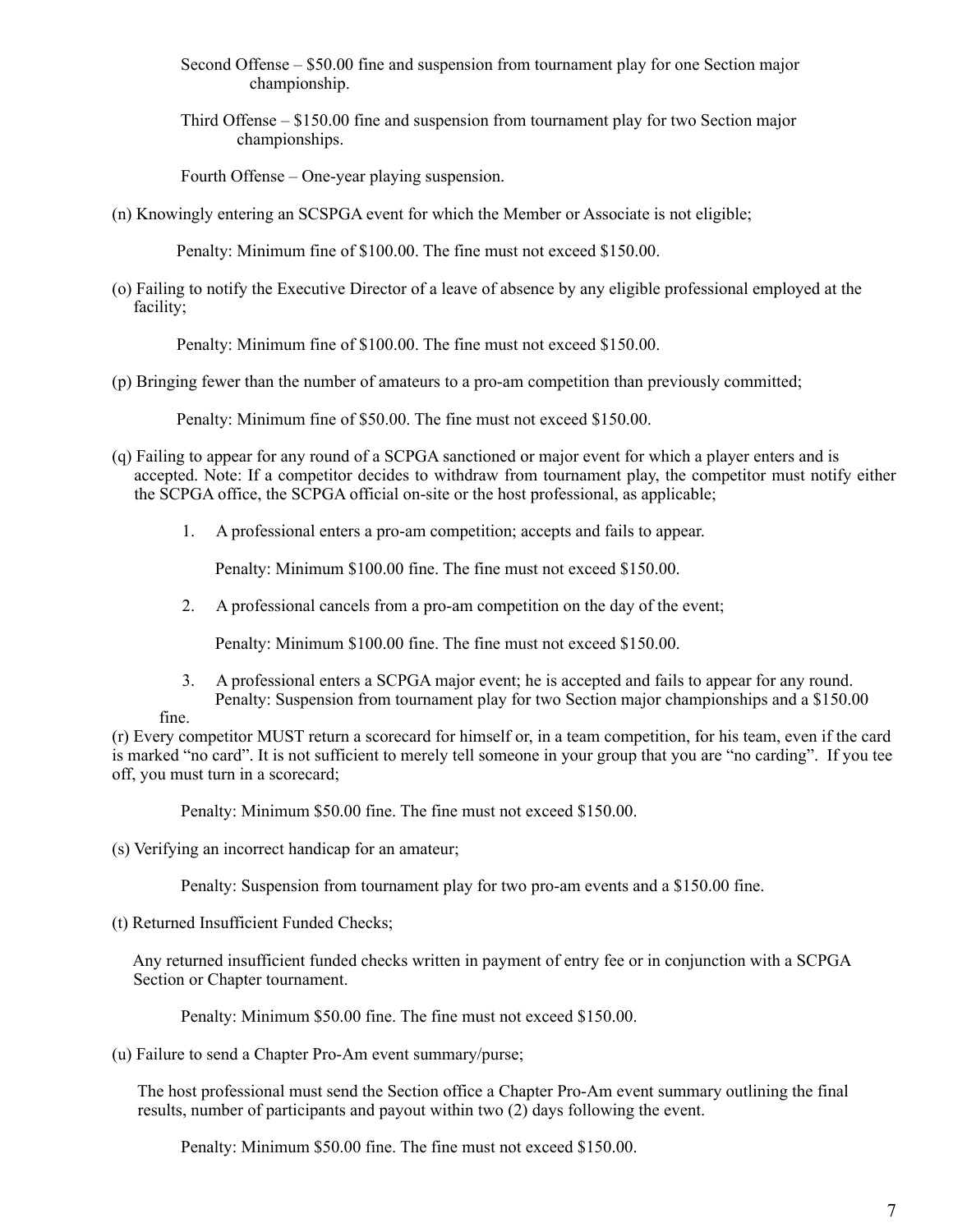(v) Failure to send a Chapter Professional only event summary/purse;

 The host professional must send the Section office a Chapter Professional only event summary outlining the final results, number of participants and payout within two (2) days following the event.

Penalty: Minimum \$50.00 fine. The fine must not exceed \$150.00.

#### **ARTICLE VI**

#### **Eligible Professionals**

#### **Section 1. Classifications**

The privilege of participating in the South Central PGA Section Tournament Program will be extended to any South Central PGA Member who is primarily employed or Associates who are employed full time in the area required by their classification in the South Central Section, in good standing and otherwise eligible, and who meet the requirements listed in Article V, Section 1, of the *PGA of America Constitution, By-Laws, and Regulations*. Eligible classifications are as follows:

|             | Member Classification Associate Classification | <b>Classification Description</b>                                                                                       |
|-------------|------------------------------------------------|-------------------------------------------------------------------------------------------------------------------------|
| $A-1$       | $B-1$                                          | Head Professional at a PGA Recognized Golf Course                                                                       |
| $A-2$       | $B-2$                                          | Head Professional at a PGA Recognized Golf Range                                                                        |
| $A-4$       | $B-4$                                          | Director of Golf at a PGA Recognized Golf Facility                                                                      |
| $A-5$       | Not Applicable                                 | <b>Past Presidents</b>                                                                                                  |
| $A-6$       | $B-6$                                          | Golf Instructor at a PGA Recognized Facility                                                                            |
| $A-7$       | $B-7$                                          | Head Professional at a PGA Recognized Facility Under<br>Construction                                                    |
| $A-8$       | $B-8$                                          | Assistant Golf Professional at a PGA Recognized<br>Facility                                                             |
| $A-9$       | $B-9$                                          | Employed in Professional Positions in Management,<br>Development, Ownership Operation and/or Financing of<br>Facilities |
| $A-10$      | $B-10$                                         | Golf Clinician                                                                                                          |
| $A-11$      | $B-11$                                         | Golf Administrator                                                                                                      |
| $A-12$      | $B-12$                                         | College or University Golf Coach                                                                                        |
| $A-13$      | $B-13$                                         | General Manager                                                                                                         |
| $A-14$      | $B-14$                                         | Director of Instruction at a PGA Recognized Facility                                                                    |
| $A-15$      | $B-15$                                         | Ownership or Management of a Retail Golf Facility                                                                       |
| $A-16$      | $B-16$                                         | <b>Golf Course Architect</b>                                                                                            |
| $A-17$      | $B-17$                                         | Golf Course Superintendent                                                                                              |
| $A-18$      | $B-18$                                         | Golf Media                                                                                                              |
| $A-19$      | $B-19$                                         | Golf Manufacturer Management                                                                                            |
| $A-20$      | $B-20$                                         | Golf Manufacturer Sales Representative                                                                                  |
| $A-21$      | $B-21$                                         | Tournament Coordinator/Director for Organizations,<br><b>Businesses or Associations</b>                                 |
| $A-22$      | $B-22$                                         | <b>Rules Official</b>                                                                                                   |
| $A-23$      | $B-23$                                         | Club Fitting/Club Repair                                                                                                |
| $A-24$      | Not Applicable                                 | Employed within the golf industry and not eligible for<br>another Active classification                                 |
| <b>LMA</b>  | Not Applicable                                 | Life Member Active                                                                                                      |
| <b>LMMA</b> | Not Applicable                                 | Life Member Master Professional Active                                                                                  |

A Life Member "LM" and Life Member Master Professional "LMM" are eligible to participate in sanctioned SCPGA events unless otherwise specified in the eligibility of the event.

Registered Associates – Associates have met eligibility requirements once he or she has satisfied the following steps to becoming a PGA Member:

1. Completed a background check approved by the PGA of America.

2. Passed the Qualifying Test.

3. Passed the Playing Ability Test or have attempted the Playing Ability Test at least twice within two years and have posted one 18 whole score that is equal to or less than the Playing Ability target score for 18 holes plus five (5) strokes.

4. Full-time eligible employment at the time of registration.

5. Associate registration verifying employment has been signed and submitted to the PGA of America.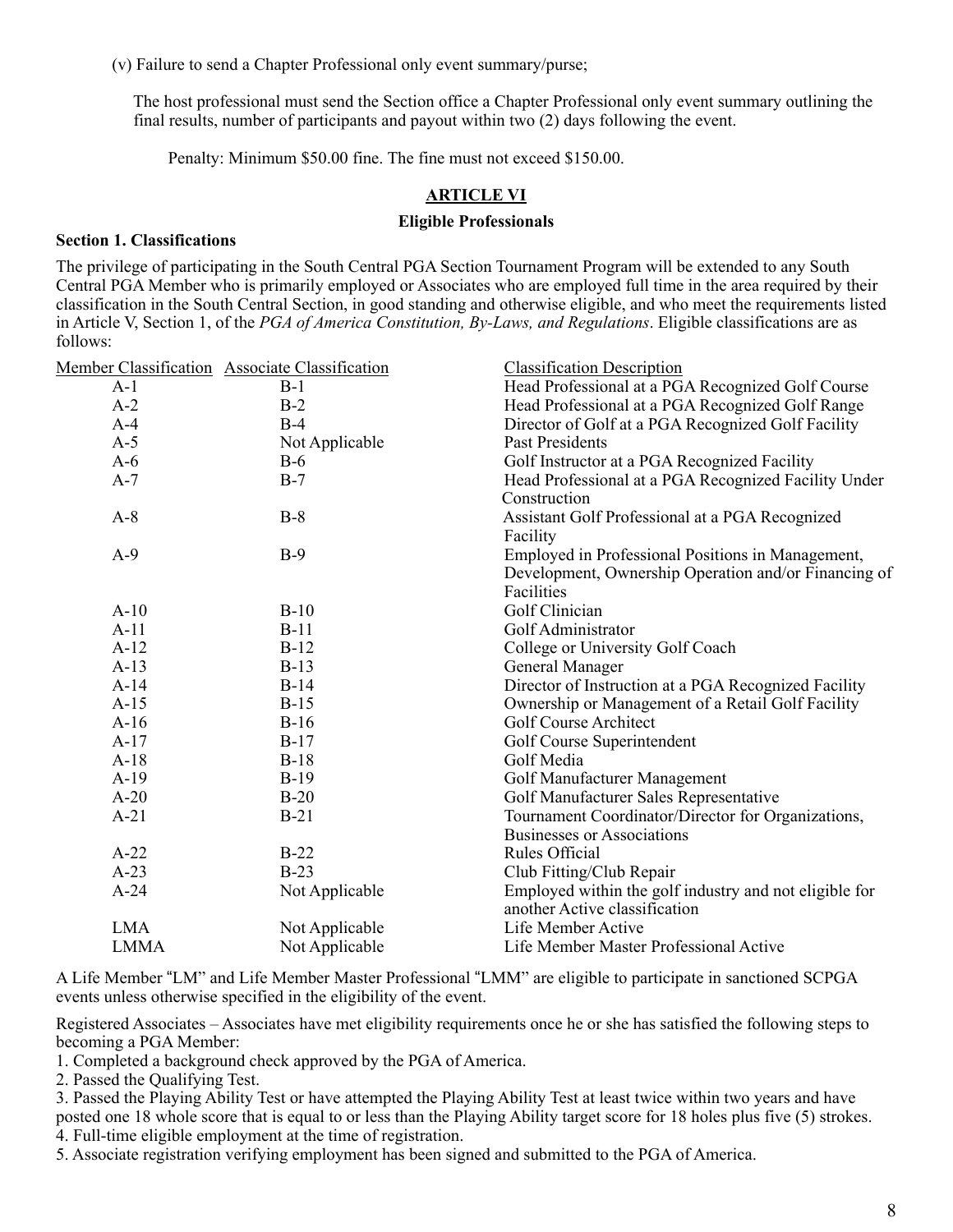#### 6. All Associate fees have been paid.

Class F Members and Class A Inactive Members and suspended Associates are not eligible to participate in sanctioned SCPGA events (see Section2. Exceptions).

#### **Section 2. Exceptions**

- (a) An SCPGA Member (other than a Class A-3 member) or Associate is not eligible to participate in some Section Major Championship Events if he has played in more than ten tournaments (as hereafter defined) in the twelve months preceding the date of entry. An SCPGA Member or Associate who is eligibly employed may compete in Pro-Amateur Events upon invitation of the host professional. The following is a list of tours used to determine the ten tournaments: Adams Golf Pro Tour (Pro Series and Winter Series), Asian Tour, Australia/New Zealand Tour, Champions TOUR, Dakotas Tour, eGolf Professional Tour, European Challenge Tour, European Senior Tour, European Tour, Gateway Pro Tours (Arizona and California), Golfweek National Pro Tour (Gold Tour and Silver Tour), Hooters Tours (Carolina Summer and Winter Series) – NGA Pro Golf Tour, JPGA Senior Tour, JPGA Tour, Ladies European Tour (LET), LPGA Futures Tour (Symetra Tour), LPGA Tour, LPGT, PGA TOUR, PGA TOUR Canada, PGA TOUR LatinoAmerica, The Safari Tour, The Sunshine Tour, and Web.com TOUR tournaments. The U.S. Open, U.S. Senior Open, PGA Championship and Senior PGA Championship are not included in the tentournament count.
- (b) An SCPGA Class A Member may request an extension of his playing privileges from the date he becomes unemployed. Class A-3 Members are not eligible for this extension. The Member, after requesting an extension, will receive an extension of one (1) month of playing privileges for each full year of PGA membership (maximum of twelve (12) months) or until the time he becomes inactive. A Member does not have a classification while granted a playing extension. A playing extension provides playing privileges in all Chapter events and Section events except those restricted to specific classifications. The PGA National Office does not recognize playing extensions granted by a Section. A Member is solely responsible for meeting any eligibility guidelines set forth by the PGA National Office for a National Tournament. A Member may only use this type of extension one (1) time in a two-year period. Such requests shall be made in writing to the Section Executive Director.
- (c) An SCPGA Associate may request a 30-day extension of playing privileges from the date he becomes unemployed. An Associate does not have a classification while granted a playing extension. A playing extension provides playing privileges in all Chapter events and Section events except those restricted to specific classifications. The PGA National Office does not recognize playing extensions granted by a Section. An Associate is solely responsible for meeting any eligibility guidelines set forth by the PGA National Office for a National Tournament. Requests shall be made in writing to the Section Executive Director. An Associate may only use this type of extension one (1) time in a two-year period. Such requests shall be made in writing to the Section Executive Director.
- (d) Any SCPGA Member or Associate who takes a leave of absence for 90-days or less must be eligibly employed for a period of 30-days prior to the privilege of participating again in the Section's tournament program. For a leave of absence over 90-days, the SCPGA Member or Associate must be eligibly employed for a period of 60-days prior to the privilege of participating again in the Section's tournament program. Request for a leave of absence shall be made in writing to the Section Executive Director.
- (e) An SCPGA Member or Associate from a different Chapter may be invited by the host professional to participate in a Pro-Am event at his facility. There is no limit as to the number of SCPGA Members or Associates that a host professional may invite. Each Non-Chapter affiliated professional must pay the Chapter dues to participate. The dues shall be made payable to the Chapter the Pro-Am is played in and must be paid prior to each pro-am. It is the responsibility of the Chapter Tournament Chair to manage this responsibility. All funds generated stay within the Chapter.
- (f) A PGA Member or Associate of a Section other than the South Central Section may be invited by the host professional to participate in a Pro-Am event at his facility. Not more than three (3) non-SCPGA Members or Associates may be invited to an event, unless approval for an additional number is granted by the Section Tournament Committee. Each non-Section affiliated professional must pay Chapter dues to the Chapter the pro-am is played in and such dues must be paid prior to each Pro-Am. It is the responsibility of the Chapter Tournament Chair to manage this responsibility. All funds generated stay within the Chapter.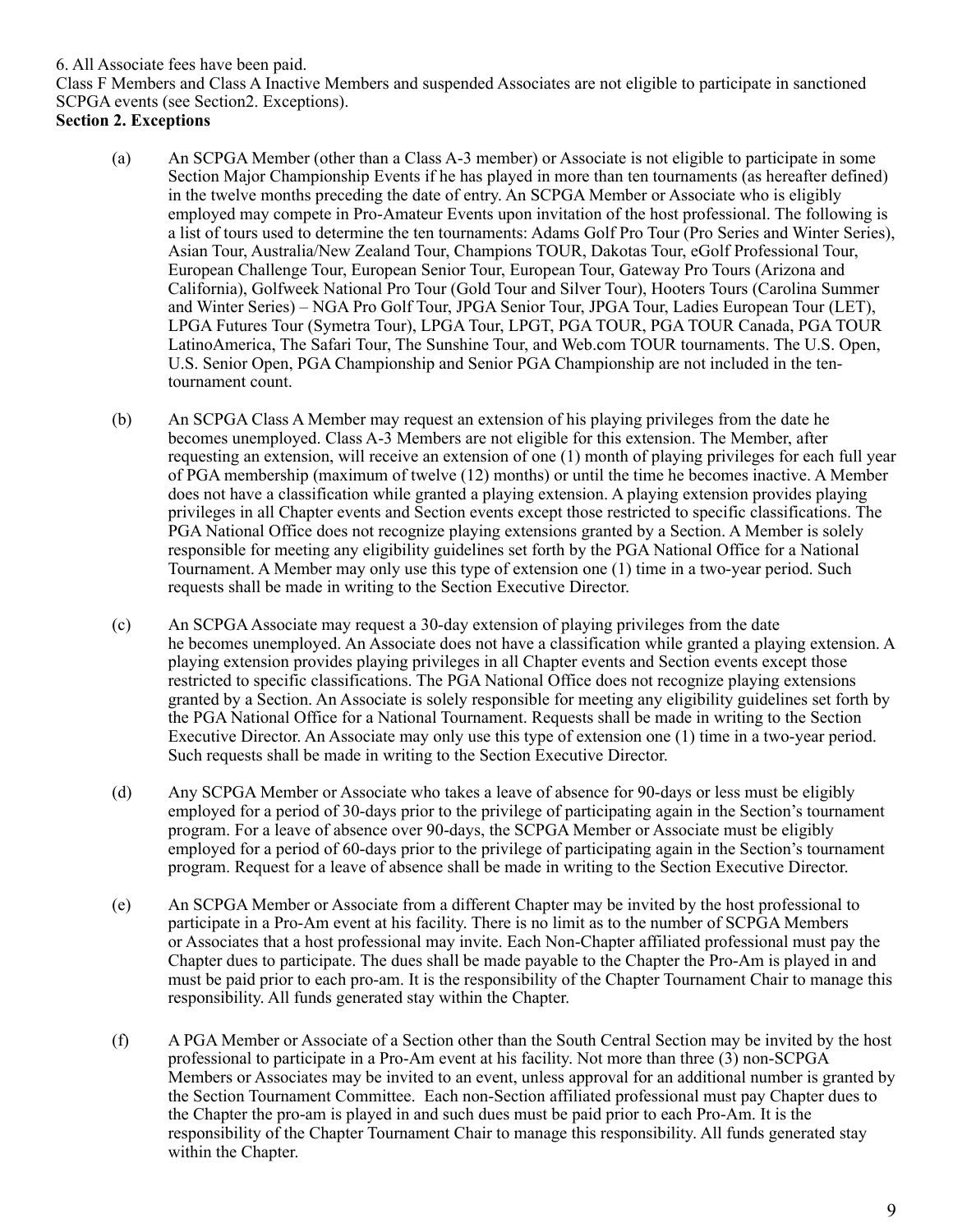#### **ARTICLE VII**

#### **Section Championship Events**

#### **Section 1. Championship Events / Eligible Classifications**

The following are considered Section sanctioned events conducted by the South Central PGA and applicable eligibility related to each event. Section Majors are denoted by \*:

#### **SHANGRI-LA SHOOT OUT** – Maximum number of teams: 60

(Open to eligible Members, Associates and Amateurs with the exception of A-3 Members within District 7.)

**FACILITY CUP** – Maximum number of teams: At the discretion of the host facility.

(Open to one or two Class A or Class B eligible Member or Associates per facility and any employee, member or league member.

#### **PRO-SCRATCH CHAMPIONSHIP** – Maximum number of teams: 60

(Open to eligible Members and Associates, with the exception of A-3 Members, and a scratch amateur of their choice.)

**\*MATCH PLAY CHAMPIONSHIP** – Maximum number of players: 64

(Open to eligible Members, with the exception of A-3, LM & LMM Members.)

**TEAM CHAMPIONSHIP** – Maximum number of teams: 60

(Open to eligible Members and Associates, with the exception of A-3 Members.)

#### **\*PROFESSIONAL CHAMPIONSHIP** – Maximum number of players: 144

(PGA of America eligibility required.)

#### **PRO-ASSISTANT CHAMPIONSHIP** – Maximum number of players: 144

(Open to eligible A-1, A-4 or A-13 Members and their employed assistant(s). The assistant(s) must be an A-8 or registered Associate.)

**OMEGA STROKE PLAY SERIES** – Maximum number of players: 144

(Open to eligible Qualifying Class A (except A-3) & Class B Members.)

**\*PLAYERS CHAMPIONSHIP** – Maximum number of players: 33

(Open to eligible Qualifying Class A (except A-3) & Class B Members.)

**CHAPTER CHAMPIONSHIPS** – Maximum number of players: 144

(Open to eligible Members and Asssociates with the exception of A-3, LM & LMM Members. Chapter dues must be paid to be eligible.)

#### **LAS VEGAS PRO-AM** – Maximum number of teams: 54

(Open to eligible Members and Associates, with the exception of A-3 Members.)

The following are considered Section Senior Association sanctioned events conducted by the South Central PGA and applicable eligibility related to each event:

#### **\*SENIOR MATCH PLAY CHAMPIONSHIP**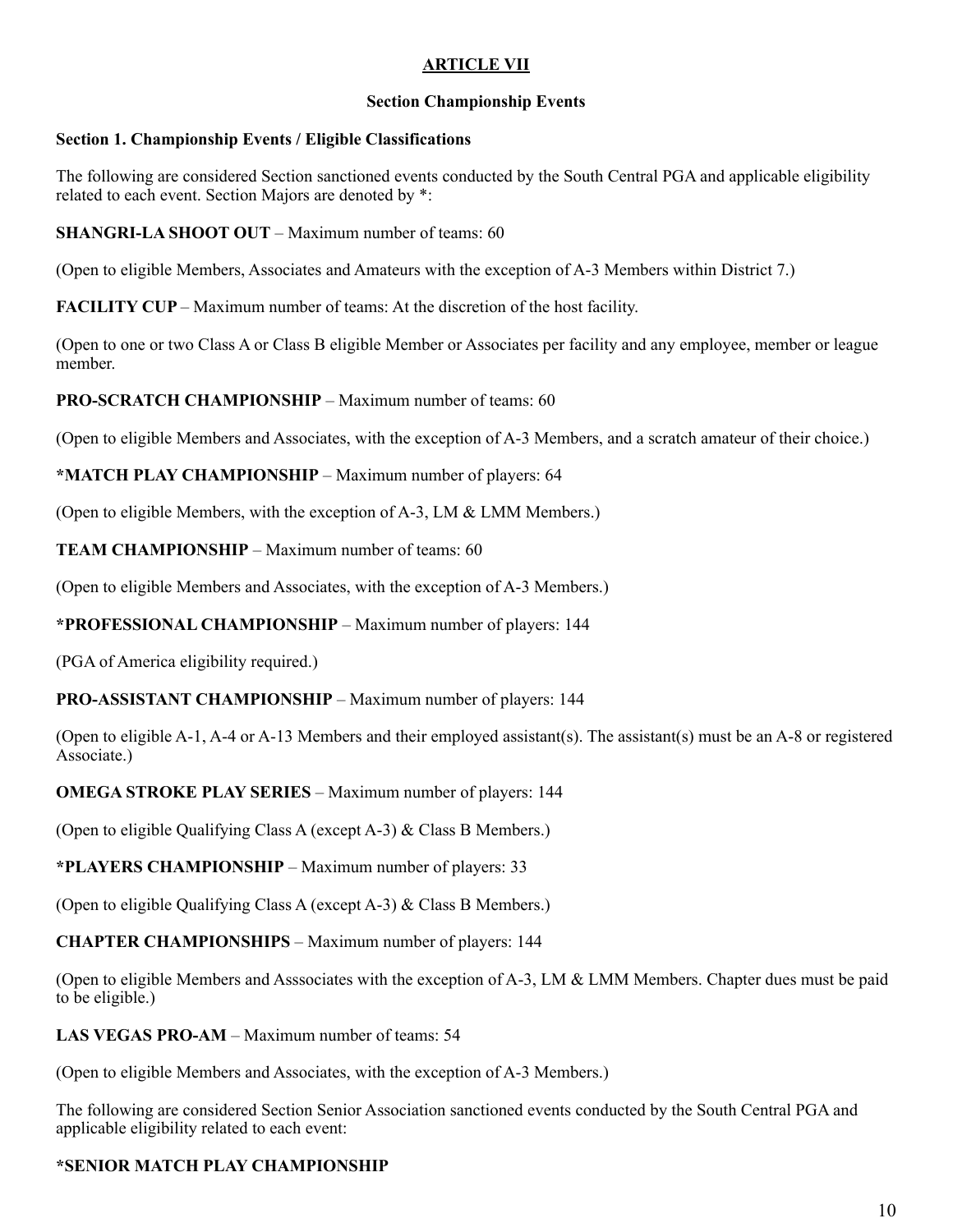(Open to eligible Members and Associates age 50 & over, except for A-3 Members. Senior Association dues must be paid in order to be eligible.)

#### **\*SENIOR HALL OF FAME CHAMPIONSHIP** – Maximum number of players: 72

(Open to eligible Members and Associates age 50 & over, except for A-3 Members. Senior Association dues must be paid in order to be eligible.)

#### **\*SENIOR SECTION/PROFESSIONAL CHAMPIONSHIP** – Maximum number of players: 144

(PGA of America eligibility required for PC, Section Championship is open to eligible Members age 50 or over, except for A-3, LM & LMM Members. Senior Association dues must be paid in order to be eligible.)

#### **SENIOR TEAM CHAMPIONSHIP** – Maximum number of teams: 60

(Open to eligible Members and Associates age 50 & over, except for A-3 Members. Senior Association dues must be paid in order to be eligible.)

The following are considered Section Assistant Association sanctioned events conducted by the South Central PGA and applicable eligibility related to each event:

#### **\*ASSISTANT MATCH PLAY CHAMPIONSHIP** – Maximum number of players: 32

(Open to eligible A-8 Members and all classifications of Associates. Assistant Association dues must be paid in order to be eligible.)

#### **\*ASSISTANT NATIONAL CHAMPIONSHIP** – Maximum number of players: 144

(PGA of America eligibility required, Assistant Association dues must be paid in order to be eligible.)

The following are considered Section Championship events and are conducted by the South Central PGA or Gateway Section each year:

#### 1. **BOB PHILBRICK CUP MATCHES** – 12 players per team

(Open to the top ten [10] A-8 Members and B-8 Associates based on the final SCPGA Assistant Player of the Year Point Standings, plus the team captain as selected by their peers as President of the Assistant Association and the SCPGA Assistants' Champion. If any spots remain open, the Captain will make the selection. To be eligible for the Bob Philbrick Cup team, Members and Associates must be employed as assistant golf professionals.)

Should there be a tie for the last position on the Bob Philbrick Cup team, the tie will be broken using the Assistant's finish in the current SCPGA Assistants' Championship.

Should there be a tie following the SCPGA Assistants' Championship tie-break method, the tie will be broken utilizing their individual rounds in the SCPGA Assistants' Championship starting with the final round and then the first round.

If the tie is still not broken, the final position on the previous year's Assistant Point Standings will be used to break the tie.

To be eligible to compete in the Bob Philbrick Cup Matches, the top ten [10] A-8 Members or B-8 Associates, plus the team captain and the SCPGA Assistants' Champion must be employed as an A-8 or B-8 prior to the first round of the Bob Philbrick Cup event.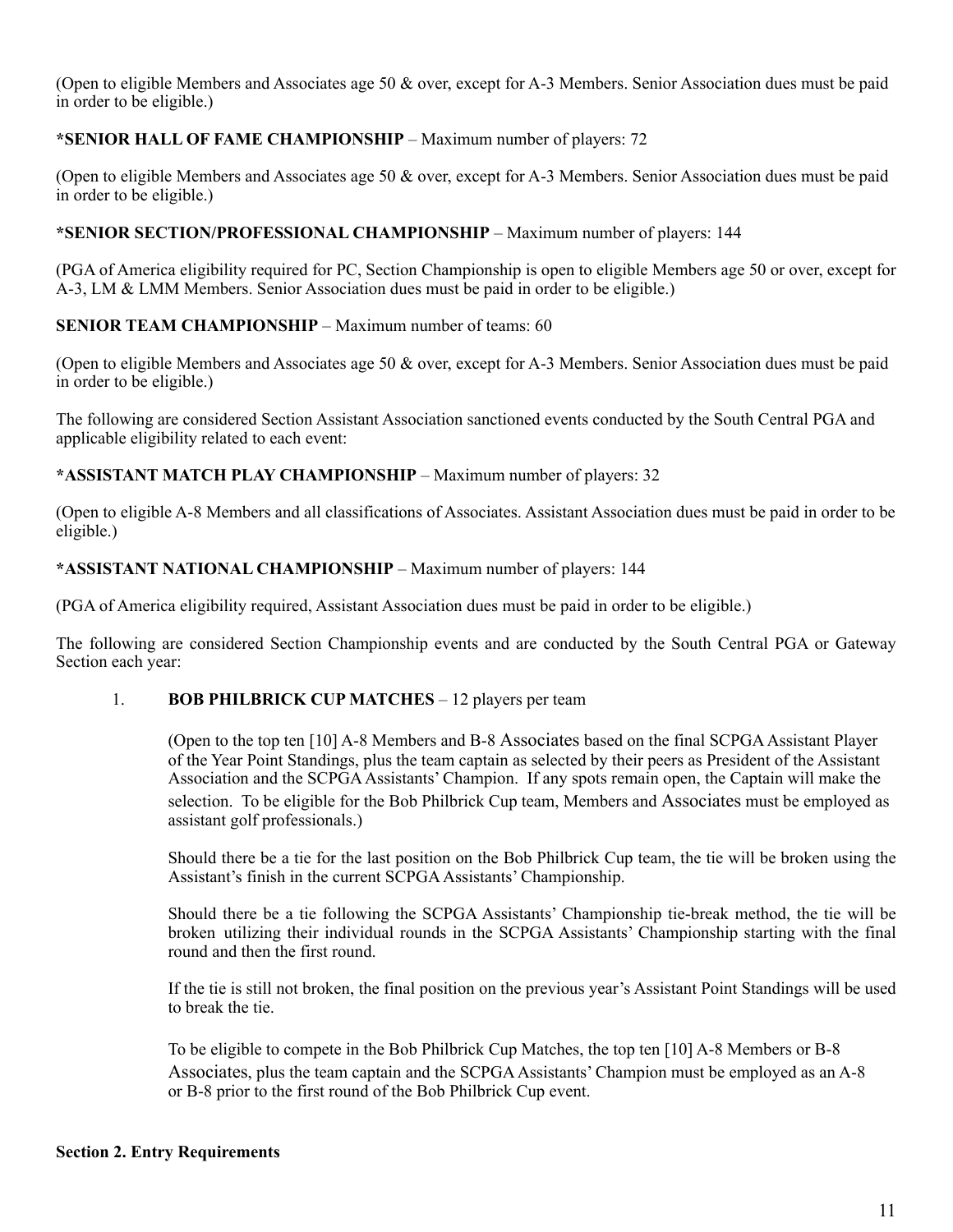- (a). All players registering for a South Central PGA Section event must be eligible at the time of the entry deadline and the date of the tournament. Players are to register on-line at [www.southcentral.pga.com](http://www.southcentral.pga.com) through Blue Golf with a valid Visa, MasterCard, or American Express. Players will sign into the Players Club with their user ID and password and then go proceed to the Schedule of Events and enter any tournaments open for registration at that time.
	- Mailed, faxed, e-mailed, or telephone entries will not be accepted.
	- Any member that needs an **exception** to the above entry procedure shall call the Section Office. Below are the only extreme exceptions that would be considered:
		- Individual without access to a computer
		- " For financial reasons an individual that only has cashier check, money order, or check available.

The exceptions above are not for individuals who do not want to use or hassle with the on-line entry.

All entries are subject to review by the Tournament Committee.

#### **Section 3. Entry Priority – Non-Qualifying Events**

The field for non-qualifying events conducted in the South Central Section will be determined as follows:

(a) The defending champion in any Section Major Championship is automatically entered in this event provided that their entry is received prior to the entry deadline, and they are otherwise eligible.

(b) All entries will be registered on the date of receipt at the Section office. In events with a limited field, all eligible professionals whose entries in major championships are received prior to the stated deadline will be accepted into the field on the basis of the priority system and the maximum size of the field stated on the entry form.

(c) Following the stated deadline, the field will be paired according to the time constraints set by the tournament committee and host facility. If the field is not full, entries received after the entry deadline will be placed on an alternate list for the applicable event. After the original pairings have been made, alternates will only be accepted to fill incomplete groups or replace contestants who withdraw.

(d) For all Section Major Championships entries will be accepted on a first come first serve basis.

(e) Open to Class !A" Members & Life Members Active, with the exception of A-3 members, who are in good standing with the PGA of America. Any player who is new to the Section will be evaluated on available information as to an approximate placement on the P.O.Y points list. This will include playing ability information from other Sections, college achievement, mini-tour success and any other pertinent information. Similar placements may be made for Members or Associates whose playing capabilities may not be accurately reflected by the P.O.Y points lists due to injury, lack of participation the prior year or other factors.

#### **Section 4. Entry Fees/Refunds**

- (a) The amount of entry fees shall be determined by the Tournament Committee and approved by the Board of Directors. Minimum entry fees for professional, senior professional and assistant professional events shall be as follows:
	- \$100.00 for Season Long Match Play for all Divisions
	- \$125.00 for one-day individual Section events;
	- \$125.00 for two-day individual Section events;

\$110.00 for the SCPGA Professional Championship (minimum amount that can be charged);

\$140.00 for Sr. SCPGA Professional Championship (minimum amount that can be charged);

\$100.00 for Assistant SCPGA Championship;

\$250.00 for one-day professional team events and professional/amateur team events;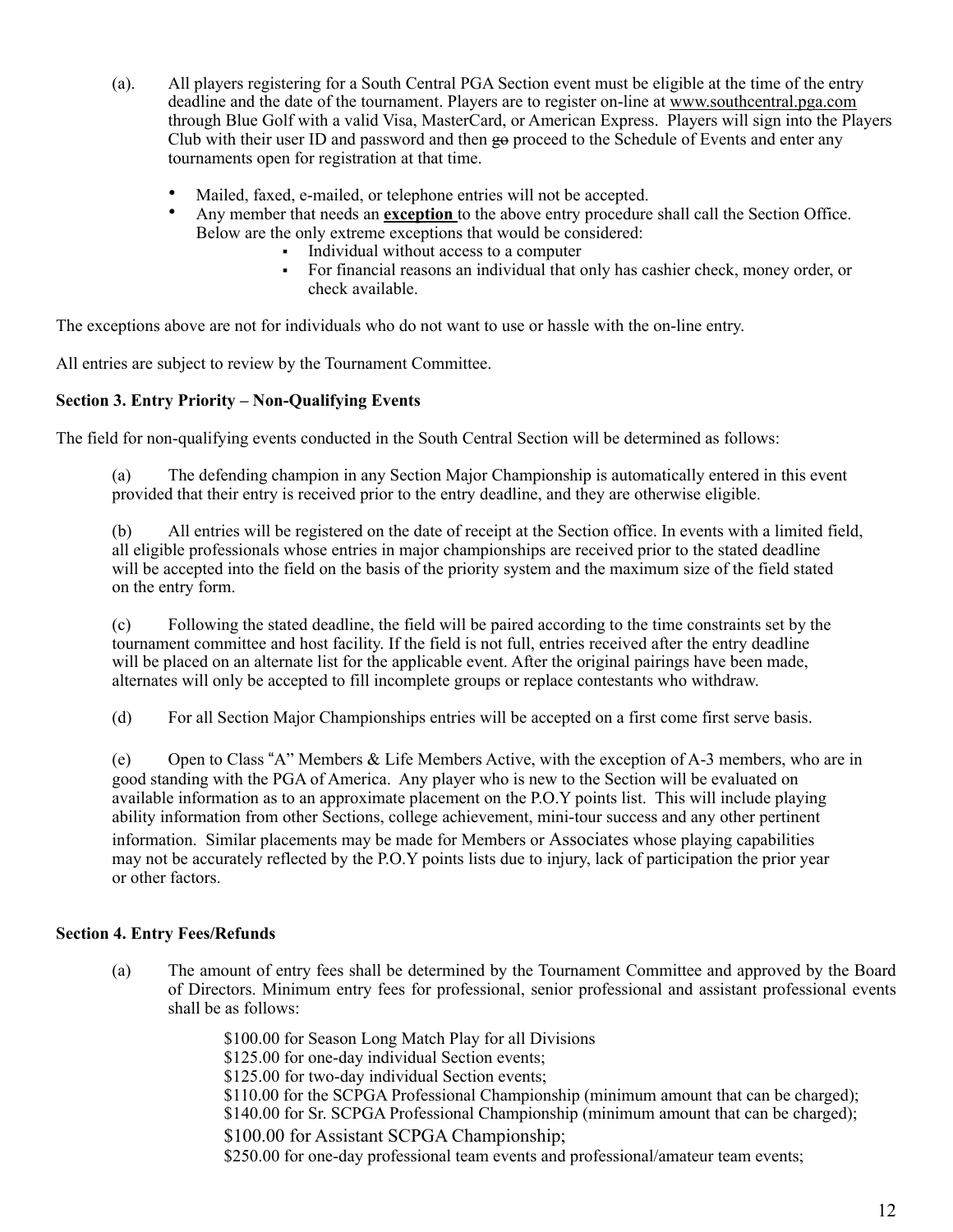unless otherwise proposed by the Tournament Committee and approved by the Board of Directors.

(b) A full refund (less a \$10.00 administrative fee) will be granted if the player/team cancels before 5:00 p.m. on the day preceding the official practice round. If a player/team cancels after this time they will be refunded the fixed tournament expenses only (cart, range and/or food less a \$10.00 administrative fee). In cases of emergency, written requests for refunds can be submitted to the Tournament Committee within five business days of the first round of the tournament. These requests for a refund will be considered separately on their own merits.

#### **Section 5. Arrangement of Groupings/Starting Times**

(a) Starting times and groupings for individual stroke play major championships will be done on a blind draw basis from two categories:

1. For individual stroke play non-qualifying events, the top 30 point leaders from the preceding calendar year and the current top 30 point leaders will be paired together for round one.

For events in which there is qualifying, all exempt players for that particular event (see Section 3 [a]) will be paired together for round one.

For assistant professional events, the top 30 point leaders from the preceding calendar year and the current top 30 point leaders will be paired together for round one.

2. All other professionals and amateurs will be paired together for round one.

(b) For the final round, the field will be re-paired by score using double tee wave or waves (reverse horseshoe) with the lowest scores off last on the first tee, middle scores off first on the first and tenth tees, and highest scores off last on the tenth tee. Subject to change according to course design and availability.

(c) Requests for starting times will be accommodated as practicable so long as the requests are made before the pairings are completed. This applies only to the original pairings. Final round starting times and pairings are based solely on score.

(d) Under no circumstances may a player request a specific fellow competitor with whom to play.

(e) Players will not be called to their tees.

(f) Players shall start at the time and the order arranged unless otherwise informed by the Section representative in charge. Prompt attendance is required of all players at their starting point of each round. Time of starting penalties shall be consistent with Rule 5.

(g) Each entrant is responsible for obtaining his or her starting time.

(h) In the event that the final number of entries received in a team event results in an uneven pairing i.e. a twosome. In order to avoid a six some, the section staff or host facility will provide at least one player (i.e. tournament sponsor, apprentice, or club member) to serve as a marker for the uneven pairing.

#### **Section 6. Scorecard Requirements**

The player's scorecard responsibilities shall be consistent with Rule 3.3b of the current *USGA Rules of Golf*.

#### **Section 7. Pace of Play**

DEFINITION OF OUT OF POSITION: The first group to start will be considered out of position if, at any time during the round, they exceed the time allotted to play, as detailed on the applicable Pace of Play Time Chart.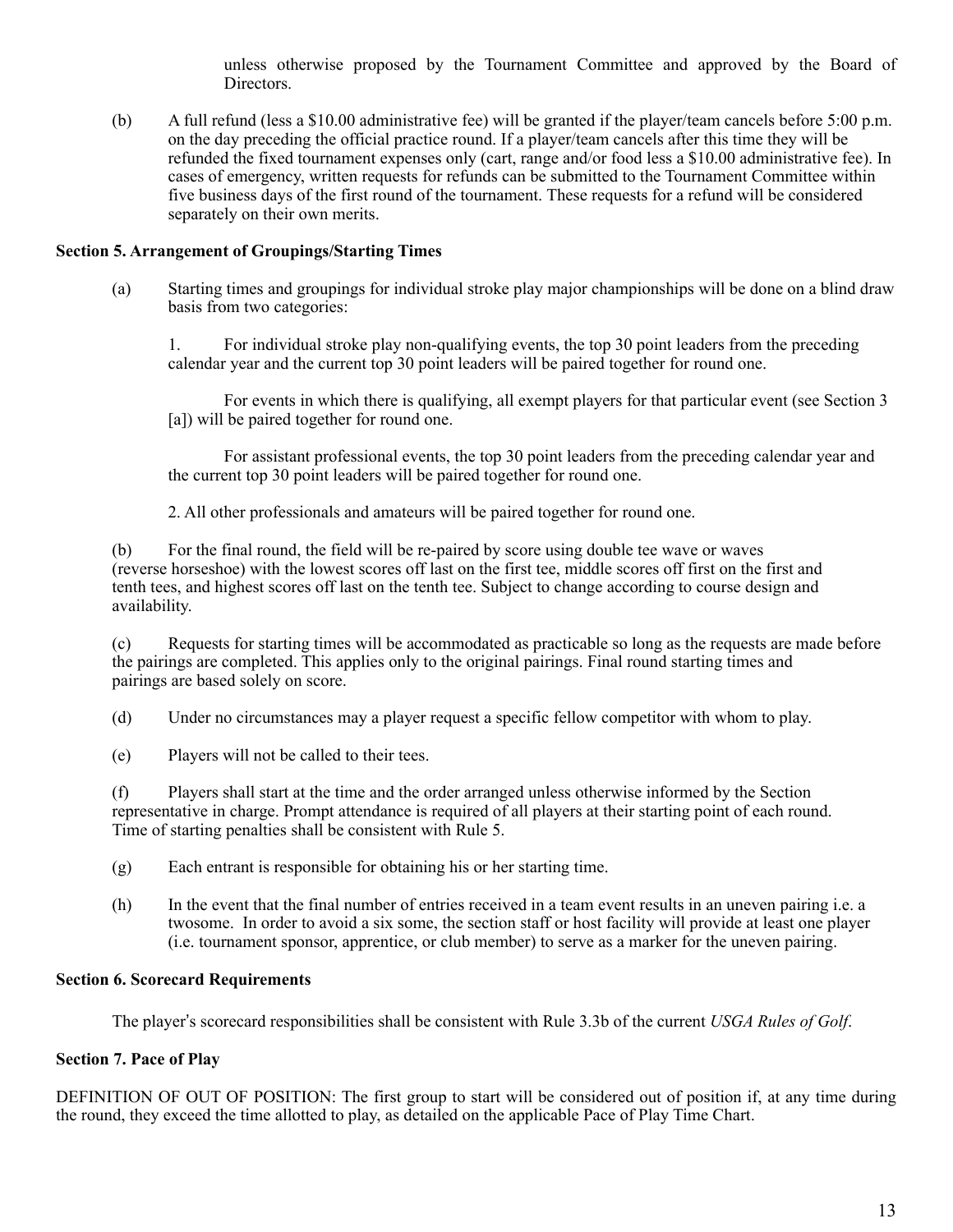Any subsequent groups will be considered out of position if, at any time during the round, they (a) exceed the allotted time to play and (b) reach a par-3 hole that is open and free of play or fail to clear the tee of a par-4 or par-5 hole before that hole is open and free to play. Both (a) and (b) must apply for a group to be out of position.

NOTE: The Rules Committee reserves the right to time a group when the Rules Committee deems it necessary. Further, if a player is determined by the Rules Committee to be unreasonably slow he may be timed individually at the Rules Committee's discretion, regardless of whether his group is out of position.

TIMING: When the Rules Committee determines that a group or an individual will be timed, all players in the group, or the specific individual, will be informed they are being timed. A group or an individual will be informed after leaving the teeing ground and before any further strokes. Timing will discontinue when the group has regained its position. Any timing exceeding the allotted time to play will be carried over for the remainder of the round.

Other than on the putting green, the timing of a player's stroke will begin when it is his turn to play and he can play without interference or distraction. Time spent determining vardage will count as time taken for the next stroke.

On the putting green, timing will begin after the player has been allowed a reasonable amount of time to mark, lift, clean and replace his ball, repair his ball mark and other ball marks on his line of putt and remove loose impediments on his line of putt. Time spent looking at the line from beyond the hole and/or behind the ball will count as time taken for that stroke.

NOTE: A player is permitted 40 seconds to play a stroke, and an extra 20 seconds (for a total of 60 seconds) will be allowed for: (a) the first player to play a stroke on a par-3 hole; (b) the first player to play a second stroke on a par-4 or par-5 hole; (c) the first player to play a third stroke on a par-5 hole; (d) the first player to play around the putting green; and (e) the first player to play on the putting green.

PENALTIES: Any player in a group being timed, who exceeds the applicable time to play a stroke, will be informed as soon as practicable and is subject to the following penalties:

FIRST OFFENSE: Warning SECOND OFFENSE: One (1) Stroke Penalty THIRD OFFENSE: Two (2) Stroke Penalty FOURTH OFFENSE: Disqualification

#### **Section 8. Discontinuance of Play/Rain Out Procedure**

(a) The policy for discontinuance of play will be consistent with Rule 6-8 of the *USGA Rules of Golf*. The PGA representative in charge, after consultation with the Committee (made up of any Section officers and/or members of the Tournament Committee entered in the event), has the authority to order discontinuance of play due to weather conditions. The decision to resume play, postpone any part of it or cancel play rests entirely with the Committee. Discontinuance of play immediately for a dangerous situation will be signaled by one prolonged siren or horn note. Three consecutive short signal notes will signal discontinuance of play. Two short signal notes will signal the resumption of play. NOTE: Players should be aware of their right to stop play at any time if they think lightning threatens them, even though no signal for discontinuance has been given or heard. When play has been suspended for a dangerous situation all practice facilities including practice putting greens are deemed closed. The Rules Committee will notify players when these areas are to be re-opened.

(b) In competitions contested at 18 holes, the following rain-out procedure will apply:

1. One day rained out – event will be rescheduled at 18 holes at a later date.

(c) In competitions contested at 27 holes, the following rain-out procedure will apply:

1. One day rained out – event will be rescheduled at 27 holes at a later date.

(d) In competitions contested at 36 holes, the following rain-out procedure will apply:

1. One day rained out – event will be contested at 18 holes with the entire purse paid.

2. Two days rained out – event will be rescheduled at 36 holes at a later date.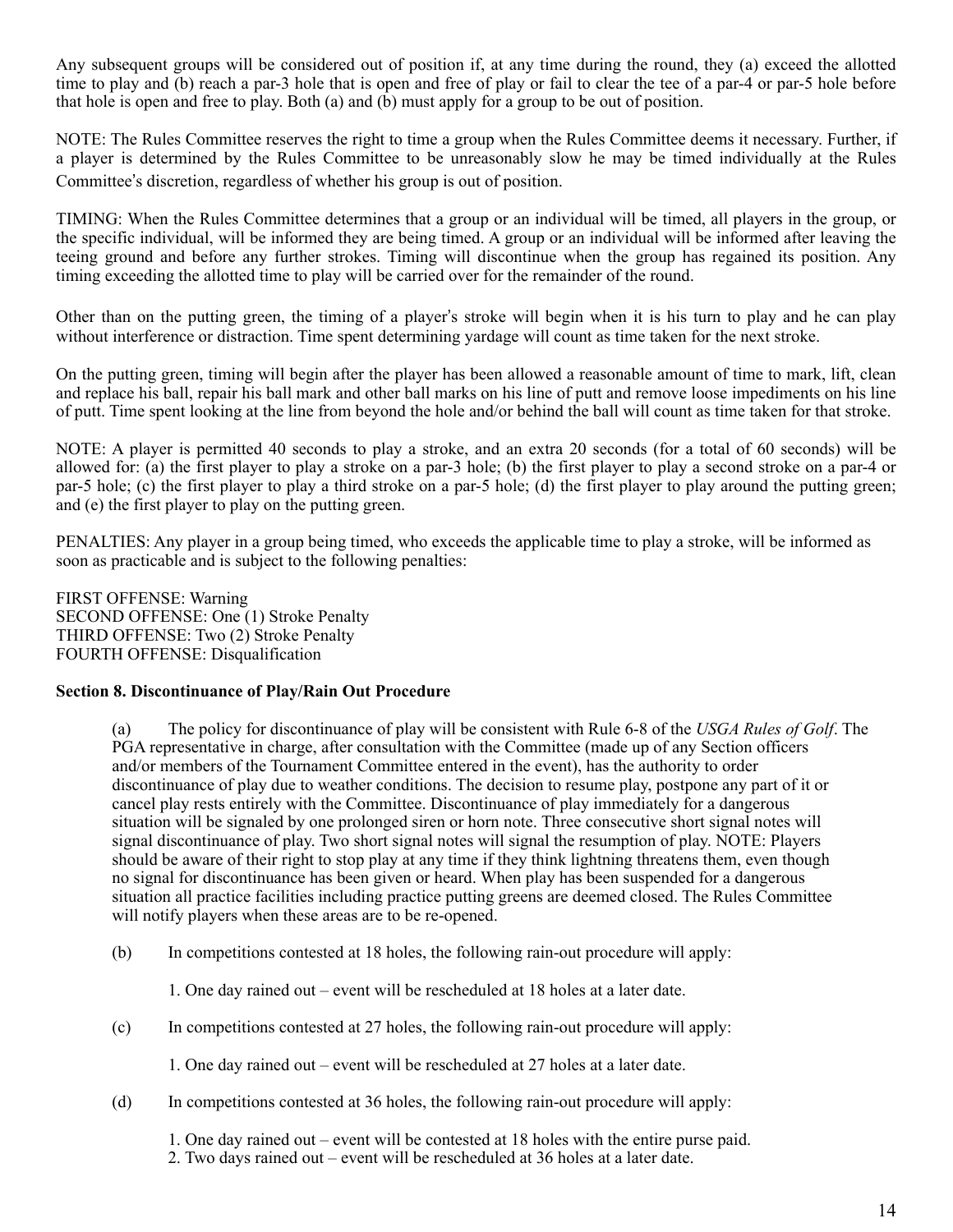(e) In competitions contested at 54 holes, the following rain-out procedure will apply:

1. One day rained out – event will be contested at 18 holes with the entire purse paid.

- 2. Two days rained out event will be rescheduled at 54 holes at a later date.
- (f) The following guidelines are for use by the Committee in case of bad weather:
	- 1. When unplayable conditions occur, play shall be suspended. When conditions thereafter become playable, play will then be resumed, even when that round cannot be completed that day. Play may be resumed the following day to include completion of the next scheduled round. It is the responsibility of each contestant to be prepared to commence play as soon as the Committee deems the course playable. Contestants are encouraged not to leave the clubhouse facility during a delay of any sort due to the unpredictability of weather conditions.
	- 2. Every effort shall be made to finish each round as scheduled.
	- 3. In the event of a suspension during the final round, the round shall be canceled if more than half the field is unable to complete the round. If more than half the field completes the round, play should be temporarily suspended and completed when conditions permit. Consideration of this procedure would depend upon availability of the golf course as well as the type of competition.

#### **Section 9. Policy Regarding Ties**

In all individual events, should two or more professionals` tie for first position, the tie will be resolved by a sudden-death playoff, unless otherwise stated. If more than two ties, all players other than the winner will be declared joint winners of second place and share equally in the purse to be distributed. Professionals tying for other positions will share equally with others posting the same score. In all team events, should two or more teams tie for first position, all teams tied will be declared Co-Champions. Teams tying for other positions will share equally with others posting the same score.

#### **Section 10. Prize Fund Distribution //**

- (a) The prize fund distribution shall be the total of all entry fees, plus the sponsorship added money, less all expenses as determined by the Tournament Committee and Staff. Each finishing position for all major stroke play event purses will be assigned a specific percentage of the total purse (see tables in Appendix
- I). A minimum of 33% of the field shall be paid.
- (b) Separate Tees/Same Purse Policy: In all Chapter sanctioned events, a separate set of tees shall be provided for senior, super-senior and female professionals. In these events, men and women shall compete for the same purse. (The man or woman professional with the lowest score shall win first place money.)

In all **Arkansas Chapter** sanctioned events, the follow yardages will be utilized;

| Male Contestants    | 49 $&$ under | The Tournament Director will have the authority to  |
|---------------------|--------------|-----------------------------------------------------|
|                     |              | set the distance at their discretion, based on golf |
|                     |              | course type, weather conditions and slope rating.   |
| Female Contestants. | 49 $&$ under | Up to $88\%$ of 49 & under yardage                  |
| Male Contestants    | 50-59        | Up to 94% of 49 $\&$ under yardage                  |
| Male Contestants    | 60-69        | Up to $88\%$ of 49 $\&$ under yardage               |
| Male                | $70+$        | Up to $78\% - 82\%$ of 49 & under yardage           |
| Female 50 older     |              | Up to $78\% - 82\%$ of 49 & under yardage           |
|                     |              |                                                     |

**Arkansas Chapter** Major Events will be conducted from one set of tees from approximately 6,700 yards The Seniors will have 2 divisions, a Senior Division for players age 50 - 63 and a Super Senior Division age 64 and over.

Senior Division 50 and Over 6,300 yards Super Sr. Division 64 and Over 5,600 yards (91%-93% for Sr. Match Play) Female contestants will use yardage guidelines set for Chapter sanctioned events. If an event is played at a course shorter than the maximum yardage listed, then all yardages will be scaled down proportionally.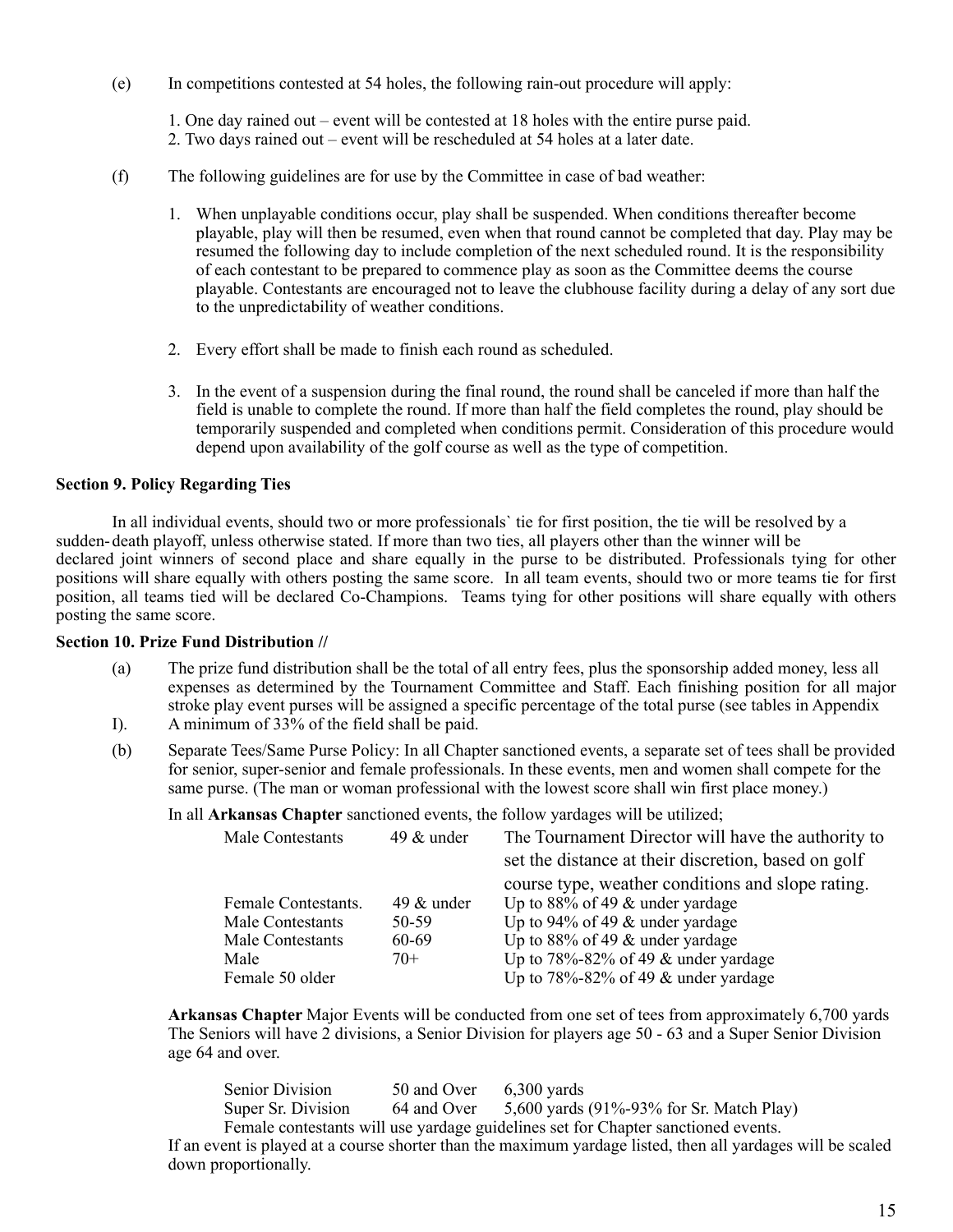The intent of these guidelines is that each hole does not and cannot likely be this exact differential. These guidelines should allow the Committee / staff in charge of an event to use their knowledge and discretion in order to set the golf course up in a manner that is both a good test and challenge, does not make holes play differently than the design of the hole was intended and that most importantly it allows all players to be hitting similar clubs into greens on as many holes as possible.

#### **Section 11. Golf Cars/Caddies**

Golf cars are not required in all SCSPGA major events; however, a caddie and/or golf car may be used. Contestants are not permitted to carry their own bag. No more than two golf cars are permitted per group. The Rules Committee reserves the right to modify this regulation.

#### **Section 12. Hole In One Club**

The Section Hole in One Club will include the following events;

Pro/Scratch Championship Match Play Championship Pro/Assistant Championship Section/PPC Championship Omega Stroke Play Series Las Vegas Pro-Am Section/PPC Championship Omega Stroke Play Series Las Vegas Pro-Am<br>
Team Championship The Players Championship Shangri-La Shoot Out The Players Championship Facility Cup Senior-Junior Championship

#### **ARTICLE VIII**

#### **Chapter/Pro-Amateur Events**

#### **Section 1. Host Professional's Responsibilities**

In hosting a Chapter Pro-Am event, the host professional must:

(a) Schedule the pro-am through the Chapter Tournament Chairman. Each Chairman will then communicate with the Section office, which will then approve the dates or suggest changes as they relate to the National/Sectional tournament program. If a Chapter is requesting the Section to advertise the event, then the field must consist of Members or Associates in good standing with the PGA of America and the Chairman must submit professional purse payout to the Section office for payment.

(b) Acknowledge each entry, advising applicant that their entry is accepted, on an alternate list or the field is full.

(c) Notify accepted entries of their acceptance and starting time a minimum of three (3) days in advance of the event.

- (d) Arrange to have the use of the course reserved for tournament players only during the competition.
- (e) Define all boundaries, penalty areas and ground under repair.
- (f) Prepare a Rules Sheet, Hole Location Sheet and an official team scorecard with handicap stroke holes identified for amateur players.
- (g) Post a pairings sheet with starting times.
- (h) Provide a registration desk with personnel to handle entry fee collection and handicap verification.
- (i) Provide an official scoring area and provide personnel to audit, verify and post scores.
- (j) Prepare and post a prize breakdown sheet prior to the completion of the first (or only) round.
- (k) Provide an effective warning system to be used in the event of dangerous weather.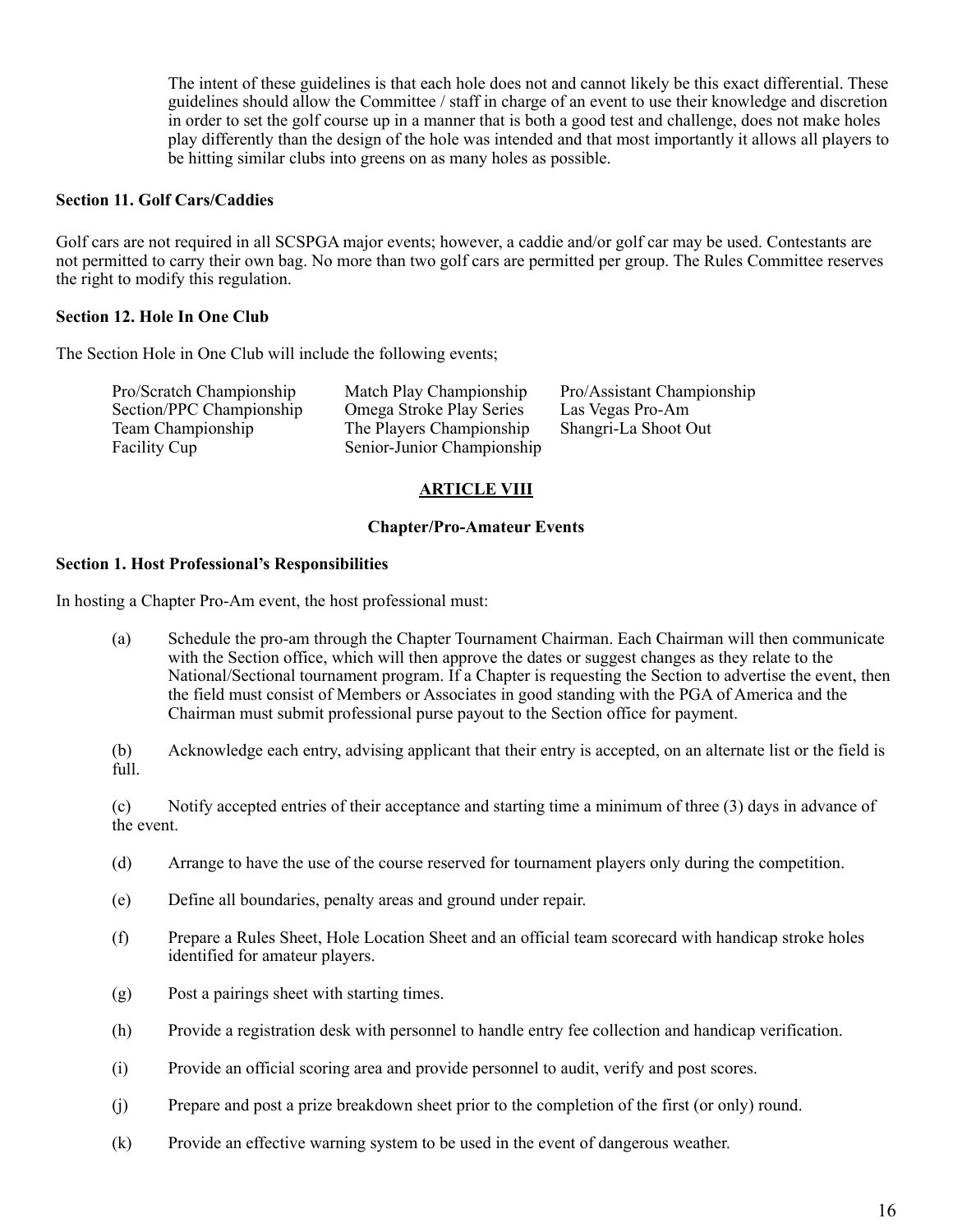(l) Arrange to write and distribute merchandise certificates to prize winning amateurs immediately after play is completed.

(m) Send out the professional prize distribution within two (2) days following the event.

#### **Section 2. Entry Requirements**

(a) Pro-amateur event entry applications should be returned to the host professional unless otherwise stated on the form.

(b) In pro-amateur events held in conjunction with major tournaments, the field of competing professionals will be selected by the host professional and/or the tournament sponsor, provided all selected professionals meet current eligibility requirements.

(c) By signing an official entry form or by verbally committing to play, competitors agree to abide by the Tournament Rules and Regulations of the SCPGA.

(d) An amateur, to be eligible to participate in pro-amateur events, must be invited by a SCPGA Member, Apprentice or the host club.

#### **Section 3. Amateur Handicaps**

(a) An amateur's handicap must be verified by presenting a current handicap card or in the absence of a handicap card a handicap computed according to the USGA system together with a record of the handicap prior to the pro-am. If handicap verification data is not presented at the tournament site, it must be sent to Chapter Tournament Chairman within three (3) days after the tournament. Without proper verification, checks and merchandise certificates will not be issued. If proper verification is not received within three (3) days of the event, all awards will be voided and assigned to the South Central Section PGA Foundation.

(c) Members of the host club who are competing shall have their handicap verified by the host professional.

#### **Section 4. Arrangement of Pairings**

- (a) The host club and/or host professional have the authority to assign starting times and groupings as they deem appropriate. They shall take into account the following:
	- 1. When using a shotgun start, the size of the field shall not exceed 32 teams per shotgun.
	- 2. When using morning and afternoon starting times, the field shall not exceed 64 teams.
	- 3. Starting times shall be arranged at intervals of 8 minutes or more.

4. Once a competing team has begun play, there shall be no substitutions for amateurs or professionals who cannot complete a round, or who cannot return for a subsequent round. There shall be no refunds after an individual has begun play.

(b) In the event a pro-amateur team is incomplete, the following shall apply:

1. If a professional fails to appear, the amateurs assigned to his team may compete and use the scores of a drawn professional to assist in their team score.

2. If an amateur fails to appear, a designated amateur shall be drawn and his scores shall be used to assist in their team score.

#### **Section 5. Scorecard Requirements**

(a) The professional contestant is responsible for maintaining the scorecard for the team. They shall enter the gross score of an amateur when that score is used as a best ball. They shall enter the best ball score(s) for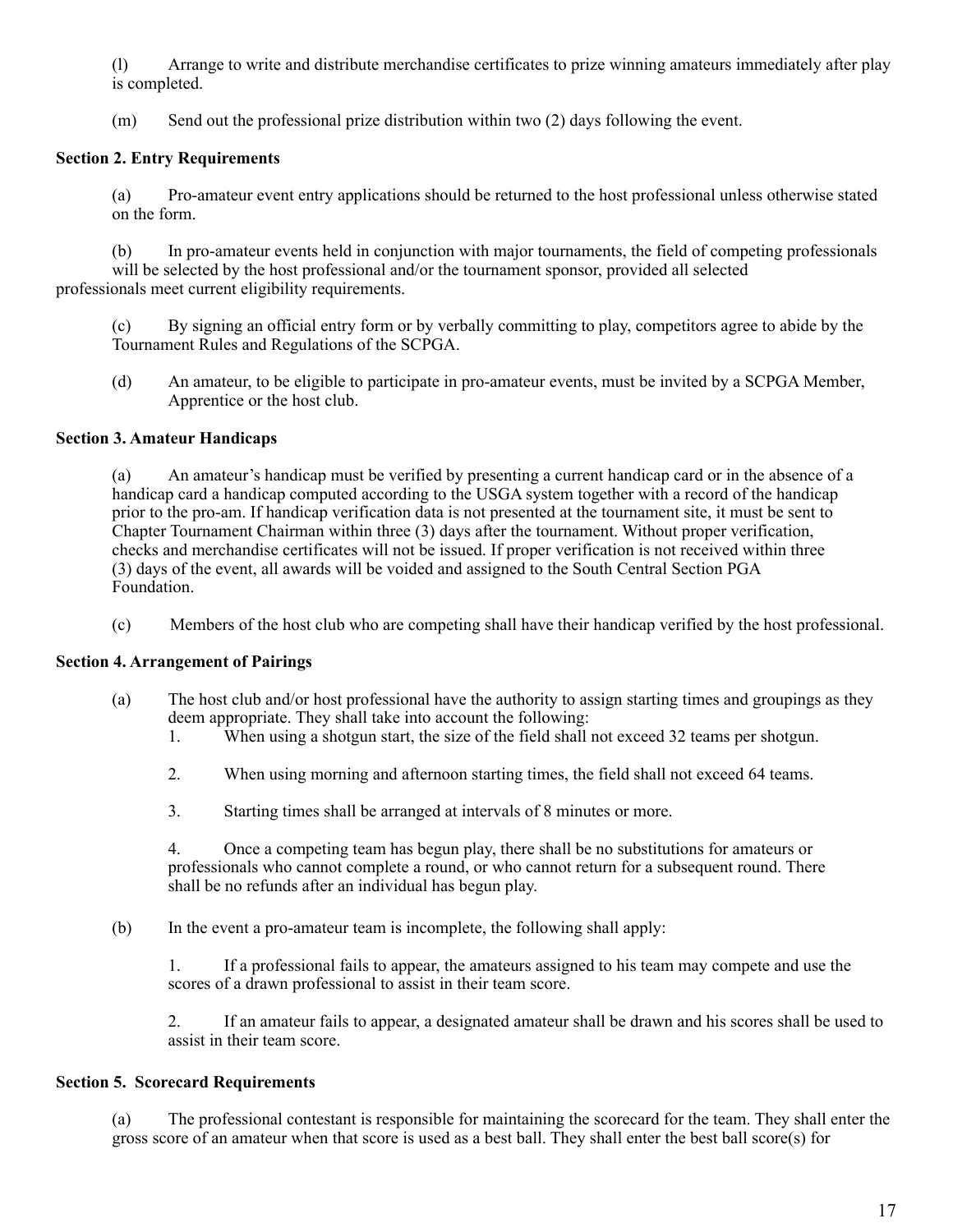hole. The scorecard shall be signed by the professional and attested by one of the amateur team members. Penalties for violations shall be consistent with other scoring violations.

(b) It is the competing professional's responsibility to examine the official scorecard for accuracy prior to the round. Any inaccuracies including the allotment of handicap strokes for amateurs shall be reported to the host professional or the Committee.

#### **Section 6. Pace of Play**

- (a) When playing in groups of four, allowing an average of 15 minutes per hole, a round should be completed in 4 hours, 30 minutes.
- (b) Refer to SCPGA Pace of Play guidelines.
- (d) An amateur unable to assist his team on a hole is required to pick up his ball.

#### **Section 7. Discontinuance of Play**

- (a) The policy for discontinuance of play shall be consistent with Rule 6-8 of the *USGA Rules of Golf*.
- (b) The host professional, if not competing, or a committee designated by the host professional, has the authority and responsibility to order discontinuance of play due to weather conditions. The decision to resume play, postpone any part of it or cancel play entirely rests with the host professional or the designated committee. It is recommended that no member of the committee be a competitor in the event.

(c) In a one-day tee time event, if play is discontinued before the field has completed play, the following policy will apply:

1. If 75% or more of the field has completed play, and it will not be feasible for the others to do so on that day, the tournament payout shall be re-figured on the basis of the number completing play. Those participants unable to complete play shall be deemed non-competitors and will be refunded the portion of the entry fee going into the prize purse.

- 2. If less than 75% of the field has completed play, the event will be postponed and/or rescheduled.
- 3. NOTE: One day events shall not be reduced to less than 18 holes if play is not completed.
- (d) In a multi-day event, if play is discontinued before the field has completed play, the following policy will apply:

1. The unfinished teams will resume play on the following day, prior to the start of the day's scheduled play.

2. If one of the rounds is completely washed out, the tournament will pay off in full based on one round scores. NOTE: Under no circumstances will play continue past the last scheduled round of the competition.

#### **Section 8. Prize Fund Distribution**

- (a) The prize fund for distribution shall be the total of the entry fees plus any added money less the Chapter Fee and any operating expenses.
- (b) The prize fund will be distributed to a minimum of 33% of the starting field.
- (c) Winning professionals will be paid via direct deposit from National PGA headquarters.
- (d) Winning amateurs will be awarded gift certificates redeemable for merchandise in the host club's golf shop.
- (e) If for any reason the certificates are not distributed upon completion of the event, they will be mailed to the professional of the team.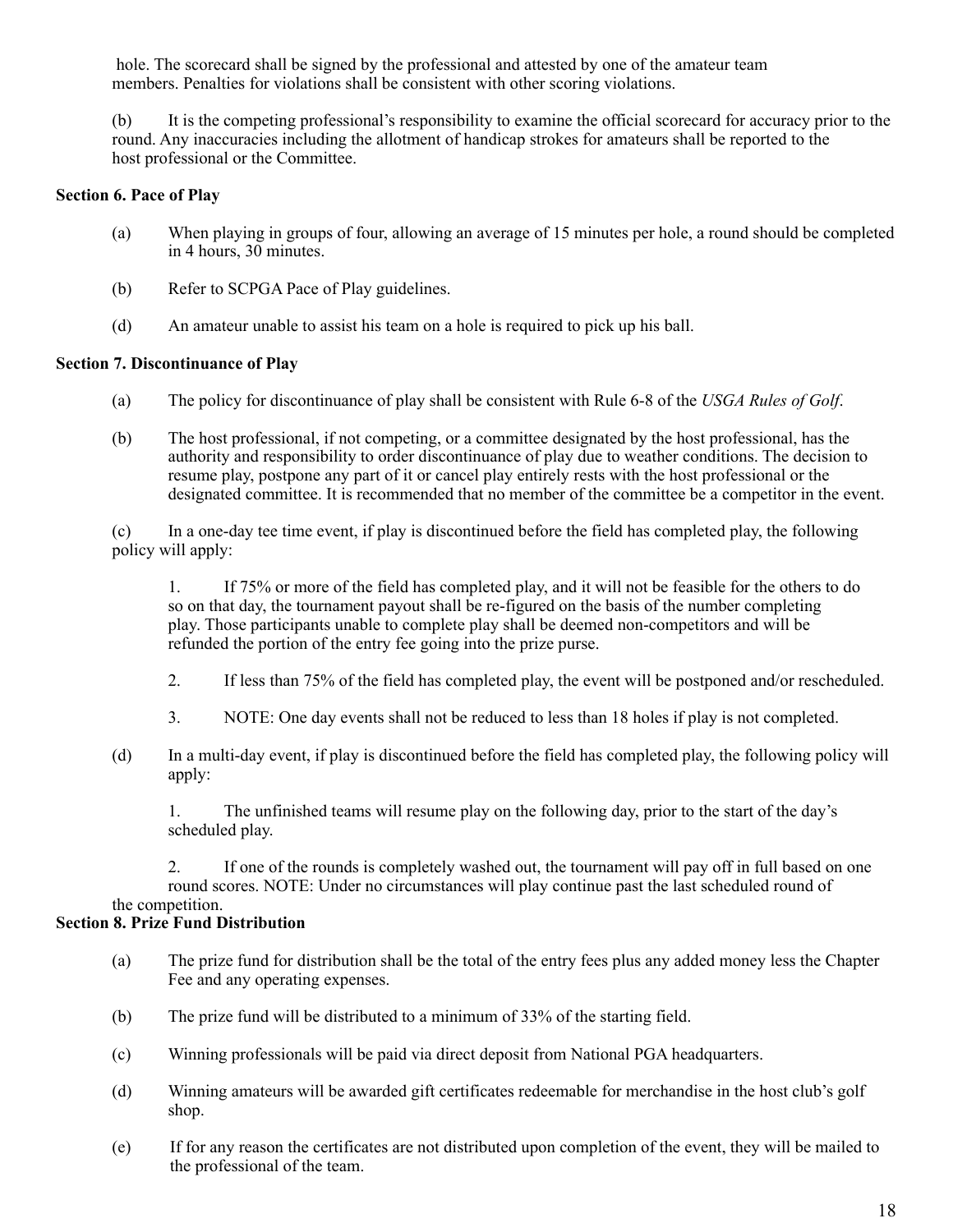#### **Section 9. Chapter Professional Only Events**

The Chapter Tournament Chairman shall send a tournament summary to the Section office including: prize distribution, complete results, total revenue and expenses, and the net purse. A check for the total purse, plus the Chapter fee should be included. The Section office will then forward the prize distribution to National PGA headquarters upon receiving the tournament report.

#### **ARTICLE IX**

#### **Changes to Section Tournament Rules & Regulations**

Any Member wishing to propose a resolution regarding a change in the SCPGA Tournament Rules & Regulations must do so in writing to the Tournament Committee 45 days prior to the Annual Meeting. The Tournament Committee will forward the resolution to the Board of Directors 30 days prior to the Annual Meeting for review. The proposed resolution will be placed on the Executive Committee agenda and will be discussed under "New Business"

#### **APPENDIX I: PRIZE FUND DISTRIBUTION**

The following tables shall be used as a guide for the prize fund distribution for all South Central PGA sanctioned individual and team championships. The prize fund will be distributed to a minimum of 33% of the starting field. The Section Representative may round these totals up or down at their discretion. The Match Play Championships will have a separate prize fund distribution.

A. Example: Field of 60 contestants with 33% of the field being paid:

| 1).1800    | 6) .0600  | 11) .0325 | 16).0200  |
|------------|-----------|-----------|-----------|
| 2) .1300   | 7).0550   | 12) .0300 | 17) .0175 |
| 3) .1000   | 8).0450   | 13) .0275 | 18) .0150 |
| 4).0800    | 9).0400   | 14) .0250 | 19).0100  |
| 5). $0650$ | 10) .0375 | 15).0225  | 20).0075  |

B. SCPGA Match Play Championship shall use the following percentage table based upon a 32 player field.

\*If the Pod Format is used, all non-advancing players will receive \$75 in lieu of a Consolation Bracket.

| Championship Bracket                 |                              |                | <b>Consolation Bracket</b>                                   |                             |                |
|--------------------------------------|------------------------------|----------------|--------------------------------------------------------------|-----------------------------|----------------|
| Win 1st Lose 2nd<br>Win 2nd Lose 3rd | 1.75%<br>8 X<br>$4\%$<br>4 X | (14%)<br>(16%) | Win 1st Lose 2nd<br>Win 2 <sup>nd</sup> Lose 3 <sup>rd</sup> | $1\%$<br>4 X<br>$2\%$<br>2X | $4\%$<br>$4\%$ |
| Win 3rd Lose 4th                     | 8%<br>2 X                    | (16%)          | Runner-Up                                                    | $4\%$<br>1 X                | $4\%$          |
| Runner Up                            | 16%<br>1 X                   | (16%)          | Champion                                                     | 6%<br>1 X                   | $6\%$          |
| Winner                               | $1 \times 20\%$              | $(20\%)$       |                                                              |                             | (18%)          |
|                                      |                              | (82%)          |                                                              |                             |                |

C. SCPGA Senior & Assistant Match Play Championship shall use the following percentage table based upon a 16 player field.

\* If the Pod Format is used, all non-advancing players will receive \$75 in lieu of a Consolation Bracket.

#### Championship Bracket Consolation Bracket

| Win 1st Lose 2nd                         | 4 X | 6%         | (24%)    | Lose $1st$       |           | $4 \text{ X}$ .50% | $2\%)$ |
|------------------------------------------|-----|------------|----------|------------------|-----------|--------------------|--------|
| Win 2 <sup>nd</sup> Lose 3 <sup>rd</sup> |     | $2 X 10\%$ | $(20\%)$ | Win 2nd Lose 3rd | $2 X 2\%$ |                    | $4\%$  |
| Runner-Up                                |     | 1 X 16%    | (16%)    | Runner-Up        | 1 X       | $4\%$              | $4\%$  |
| Champion                                 |     | 1 X 24%    | (24%)    | Champion         | 1 X       | 6%                 | $6\%$  |
|                                          |     |            | (84%)    |                  |           |                    | (16%)  |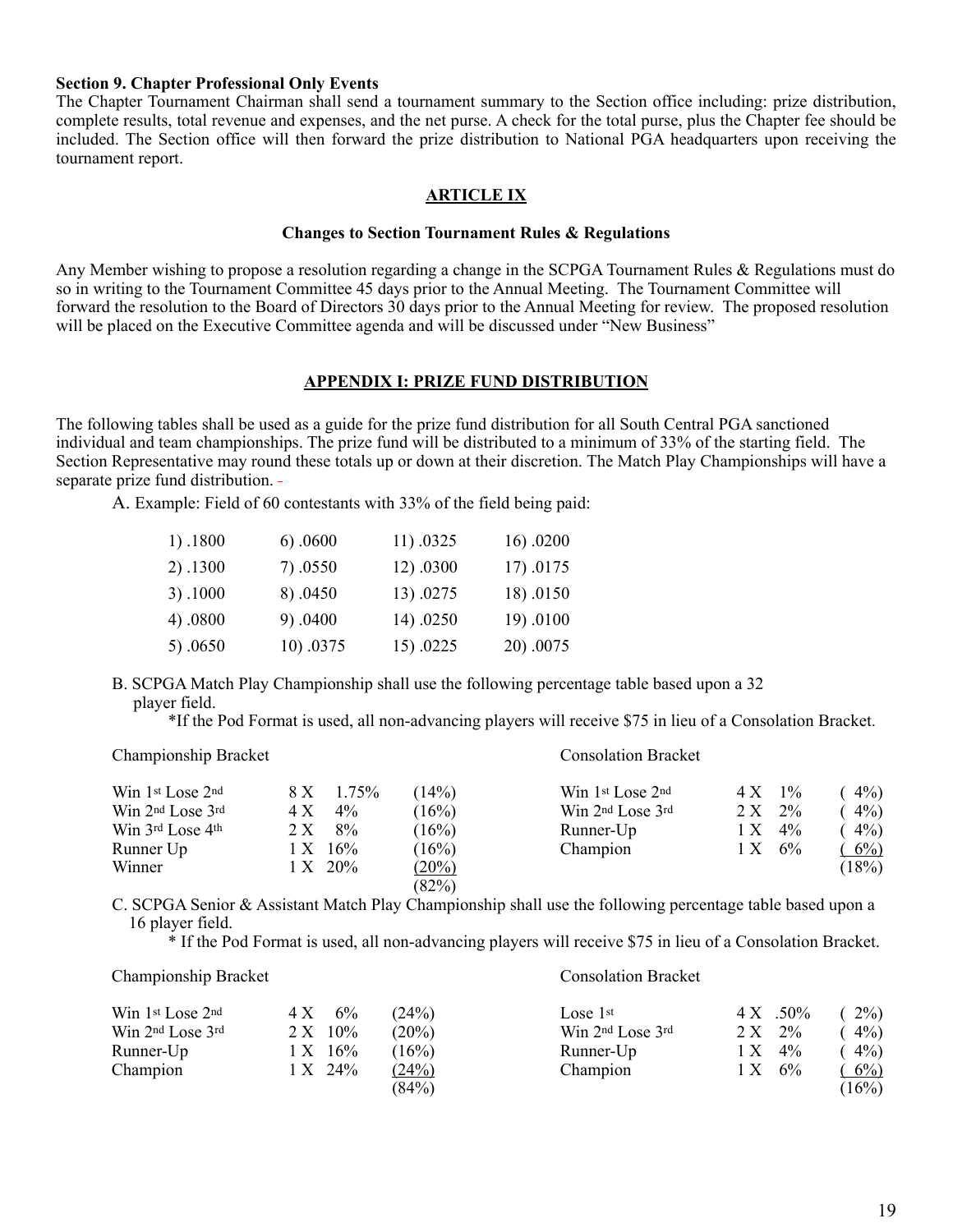#### **APPENDIX II: POINTS DISTRIBUTION**

#### **SCPGA PLAYER OF THE YEAR POINTS DISTRIBUTION**

| Place                    |                 | Match Play<br>Sr. Match Play | Section/Professional Championship<br>Sr. Section/Professional Championship  |                     |               |               |
|--------------------------|-----------------|------------------------------|-----------------------------------------------------------------------------|---------------------|---------------|---------------|
|                          |                 | <b>Asst. Match Play</b>      | <b>Assistants Championship</b>                                              | <b>Omega Series</b> | Players Champ | Chapter Champ |
| 1                        |                 | 750                          | 750                                                                         | 300                 | 500           | 150           |
| $\boldsymbol{2}$         |                 | 600                          | 600                                                                         | 225                 | 350           | 125           |
| $\mathfrak{Z}$           | $T-3$ rd        | 475                          | 500                                                                         | 200                 | 300           | 110           |
| 4                        |                 | 475                          | 450                                                                         | 180                 | 250           | 100           |
| $\sqrt{5}$               | $T-5th$         | 400                          | 425                                                                         | 160                 | 200           | 90            |
| $\sqrt{6}$               |                 | 400                          | 400                                                                         | 150                 | 150           | $80\,$        |
| 7                        |                 | 400                          | 375                                                                         | 140                 | 100           | $70\,$        |
| $\,$ $\,$                |                 | 400                          | 350                                                                         | 130                 | $75\,$        | 65            |
| 9                        | $T-9th$         | 250                          | 325                                                                         | 120                 | 50            | 60            |
| $10\,$                   |                 | 250                          | 300                                                                         | 110                 | 25            | 55            |
| 11                       |                 | 250                          | 275                                                                         | 100                 |               | 50            |
| 12                       |                 | 250                          | 250                                                                         | 90                  |               | 45            |
| 13                       |                 | 250                          | 225                                                                         | 80                  |               | $40\,$        |
| 14                       |                 | 250                          | 200                                                                         | 70                  |               | 35            |
| 15                       |                 | 250                          | 175                                                                         | 60                  |               | $30\,$        |
| 16                       |                 | 250                          | 160                                                                         | 50                  |               | 25            |
| 17                       | 17th & Lower 20 |                              | 150                                                                         | 45                  |               | $20\,$        |
| 18                       |                 |                              | 140                                                                         | 40                  |               | 15            |
| 19                       |                 |                              | 130                                                                         | 35                  |               | $10\,$        |
| $20\,$                   |                 |                              | 120                                                                         | 30                  | 20 & Lower    | 5             |
| 21                       |                 |                              | 110                                                                         | 25                  |               |               |
| $22\,$                   |                 |                              | 100                                                                         | $20\,$              |               |               |
| 23                       |                 |                              | 95                                                                          | 15                  |               |               |
| 24                       |                 |                              | $90\,$                                                                      | 10                  |               |               |
| $25\,$                   |                 |                              | 85                                                                          | 25 & Lower 5        |               |               |
| 26                       |                 |                              | 80                                                                          |                     |               |               |
| 27                       |                 |                              | 75                                                                          |                     |               |               |
| $28\,$                   |                 |                              | $70\,$                                                                      |                     |               |               |
| 29                       |                 |                              | 65                                                                          |                     |               |               |
| $30\,$                   |                 |                              | 60                                                                          |                     |               |               |
| 31                       |                 |                              | 55                                                                          |                     |               |               |
| $32\,$                   |                 |                              | 50                                                                          |                     |               |               |
| 33                       |                 |                              | 45                                                                          |                     |               |               |
| 34                       |                 |                              | 40                                                                          |                     |               |               |
| 35                       |                 |                              | 35                                                                          |                     |               |               |
| 36                       |                 |                              | $30\,$                                                                      |                     |               |               |
| 37                       |                 |                              | 25                                                                          |                     |               |               |
| 38<br>39                 |                 |                              | $20\,$<br>15                                                                |                     |               |               |
|                          |                 |                              |                                                                             |                     |               |               |
| 40                       |                 |                              | $10\,$                                                                      |                     |               |               |
| 41 <sup>st</sup> & lower |                 |                              | 5                                                                           |                     |               |               |
|                          |                 |                              | Additional Player of the Year points can be earned in the following events: |                     |               |               |

| Make the cut at the National PC, Senior PC or Asst. National Championship | 250  |
|---------------------------------------------------------------------------|------|
| Qualify for the PGA Championship or Senior PGA Championship               | 500  |
| Win the National PC, Senior PC or Assistant National Championship         | 1000 |
| Make the cut in the PGA Championship or Senior PGA Championship           | 1000 |

NOTE: A Player of the Year Award will be presented to the Section Member, Senior Member and Assistant Member or Apprentice compiling the most points in these Section events. Points are awarded using the above tables for each Major Championship. Only Members are eligible to receive Player of the Year points unless otherwise stated on the entry form. A-8 Members and all Apprentice classifications are eligible to receive Assistant Player of the Year points unless otherwise stated on the entry form.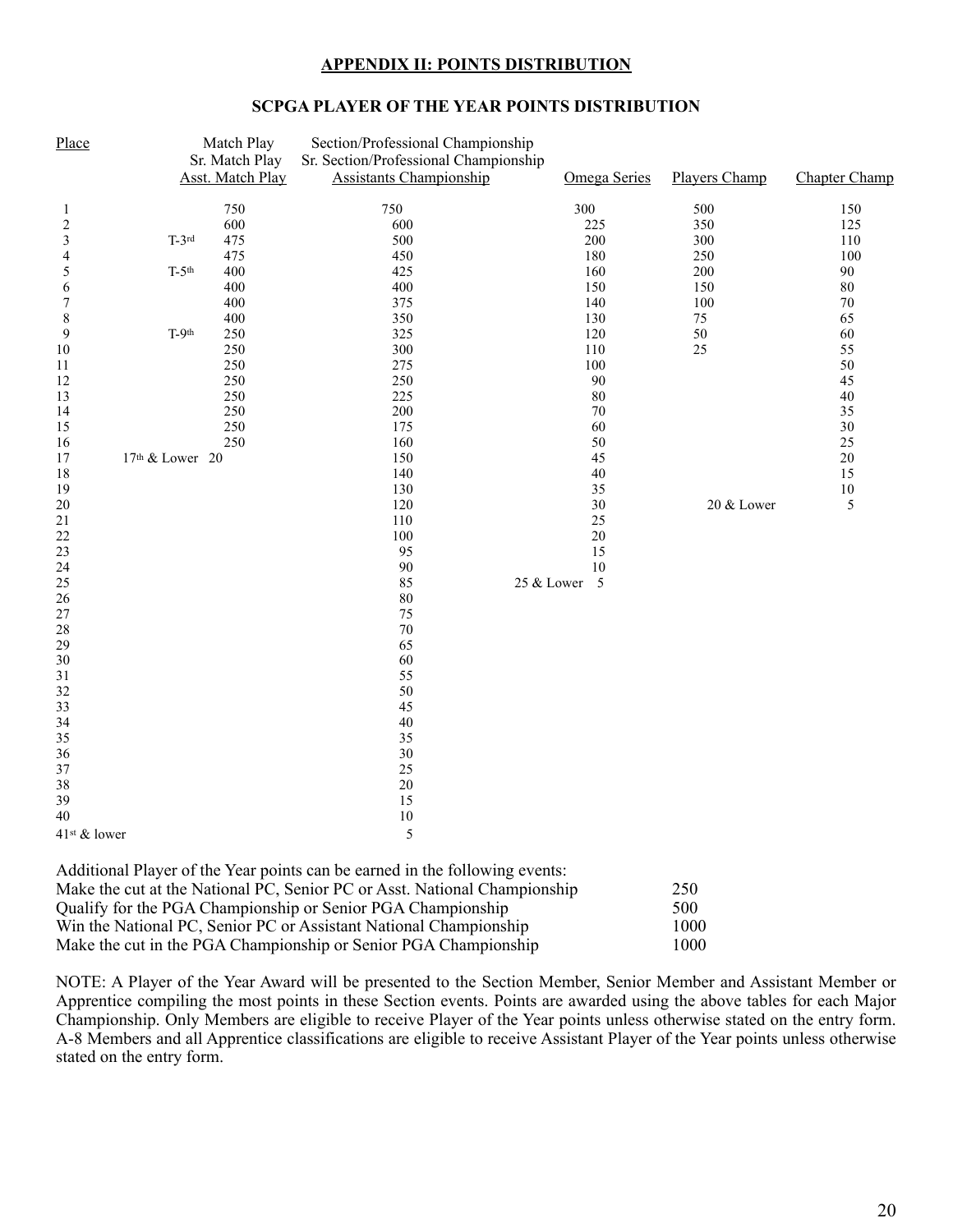| <b>ARKANSAS PLAYER OF THE YEAR POINTS DISTRIBUTION</b> |                         |                                |                                  |  |
|--------------------------------------------------------|-------------------------|--------------------------------|----------------------------------|--|
| Place                                                  | Match Play              | Chapter Championship           |                                  |  |
|                                                        | Sr. Match Play          | Sr.Chapter Championship        |                                  |  |
|                                                        | <b>Asst. Match Play</b> | <b>Assistants Championship</b> | <b>Chapter Sanctioned Events</b> |  |
|                                                        | 300                     | 300                            | 150                              |  |
| $\overline{2}$                                         | 250                     | 250                            | 125                              |  |
| 3                                                      | 220                     | 220                            | 110                              |  |
| 4                                                      | 200                     | 200                            | 100                              |  |
| 5                                                      | 180                     | 180                            | 90                               |  |
| 6                                                      | 160                     | 160                            | 80                               |  |
| 7                                                      | 140                     | 140                            | 70                               |  |
| 8                                                      | 130                     | 130                            | 65                               |  |
| 9                                                      | 120                     | 120                            | 60                               |  |
| 10                                                     | 110                     | 110                            | 55                               |  |
| 11                                                     | 100                     | 100                            | 50                               |  |
| 12                                                     | 90                      | 90                             | 45                               |  |
| 13                                                     | 80                      | 80                             | 40                               |  |
| 14                                                     | 70                      | 70                             | 35                               |  |
| 15                                                     | 60                      | 60                             | 30                               |  |
| 16                                                     | 50                      | 50                             | 25                               |  |
| 17                                                     |                         | 40                             | 20                               |  |
| 18                                                     |                         | 30                             | 15                               |  |
| 19                                                     |                         | 20                             | 10                               |  |
| 20                                                     |                         | 10                             | 5                                |  |

#### **Arkansas Player of the Year and Cup Team Selection**

- A. All recognized Chapter events will award points for Player of the Year, Senior Player of the Year, Super Senior Player of the Year and Cup Team.
- B. Points are accumulated for Player of the Year, Senior Player of the Year and Cup Team, starting with the first approved event following the Chapter Championship, and going through the Chapter Championship of the following year.Points for the Player of the Year, Senior Player of the Year and Cup Team will be earned as follows:
	- a. Points can be earned through a finish at Section Major Events. Points are awarded based on the finish of Arkansas Chapter professionals in each event in accordance to the Point Allocation of the Arkansas Chapter Sanction Events.
	- b. Points earned at the Chapter Championship.
	- c. Points earned at all recognized Chapter Pro-Am events.<br>d. A senior playing in the open division will still earn points to
	- d. A senior playing in the open division will still earn points towards the Senior Player of the Year and Cup Team.
	- e. The Cup Team will consist of: The current Chapter Champion, the top five (5) point winners (Class "A" and Life Members only), and six players to be selected by the Cup Team Captain, based on ability regardless of classification, but must be registered with the PGA of America and in good standing. Four (4) seniors will be selected based on ability.
	- f. There will be a Cup Team Captain appointed by the Executive Committee. Such a announcement will be made at the Spring Meeting.

#### **APPENDIX III: SCSPGA** !**ELEANOR DREW" STROKE PLAY SCORING AVERAGE AWARD**

The SCPGA Stroke Play Scoring Average Award is presented to the Section Member compiling the lowest overall adjusted scoring average in these events: SCPGA Professional Championship, Omega Series Events, The Players Championship & SCPGA Section Championship. There are a total of nine (9) possible rounds to be played. All players must complete a minimum of six (6) rounds to be eligible for the Award. Each player's adjusted scoring average is determined by totaling the stroke averages according to par  $(+)$ , dividing this total by the number of completed rounds six (6) and adding this final number to 72.

#### **APPENDIX IV: LAS VEGAS REGISTRATION**

**1.** A registration date will be set and will be on a first come first serve basis.